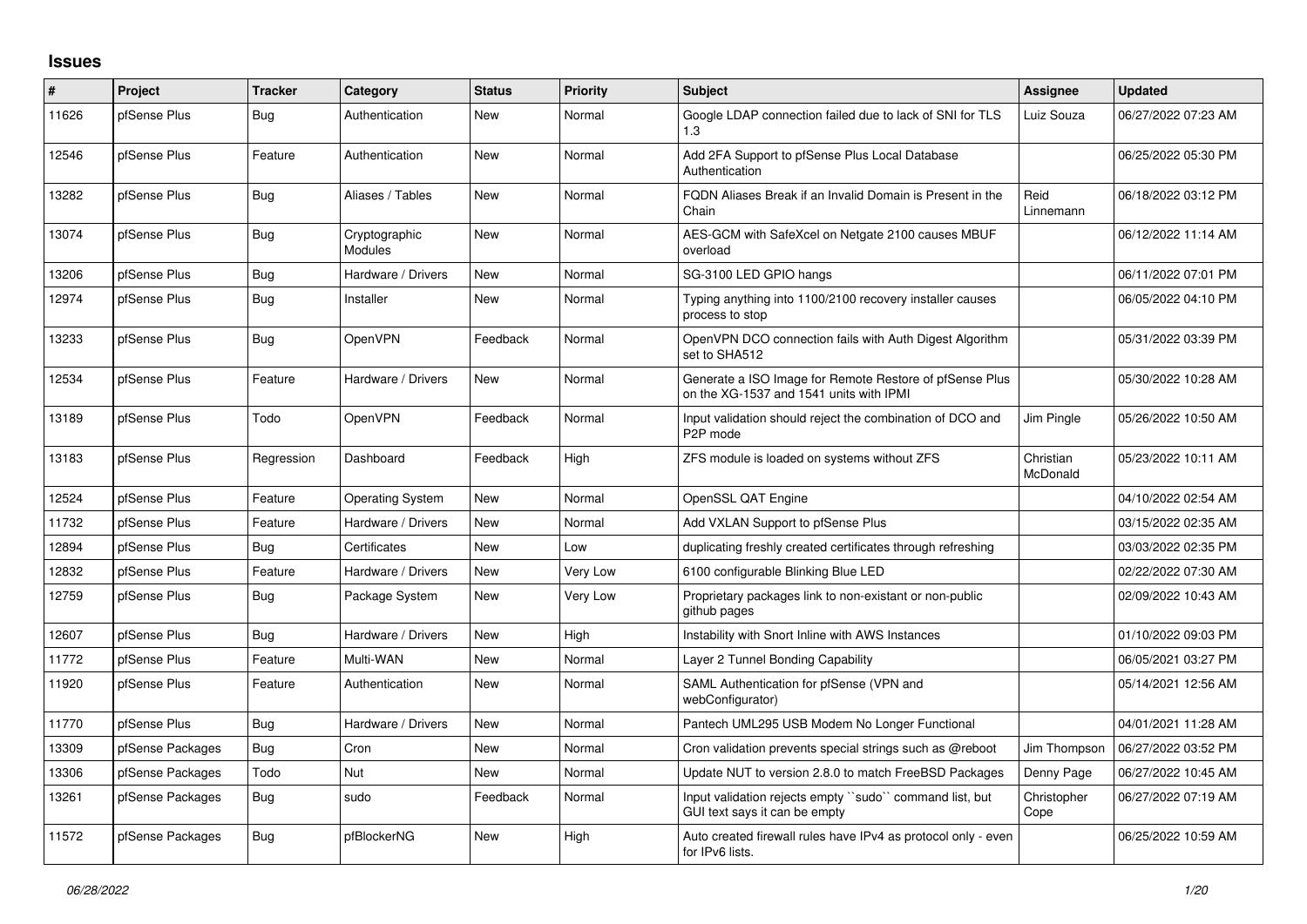| $\#$  | Project          | <b>Tracker</b> | Category                 | <b>Status</b>                 | <b>Priority</b> | <b>Subject</b>                                                                                               | <b>Assignee</b>     | <b>Updated</b>      |
|-------|------------------|----------------|--------------------------|-------------------------------|-----------------|--------------------------------------------------------------------------------------------------------------|---------------------|---------------------|
| 8454  | pfSense Packages | Bug            | arpwatch                 | <b>New</b>                    | Very Low        | Arpwatch package break email notifications from other<br>sources                                             |                     | 06/23/2022 07:49 PM |
| 13292 | pfSense Packages | Feature        | <b>ACME</b>              | <b>New</b>                    | Normal          | Separator                                                                                                    |                     | 06/21/2022 12:06 PM |
| 12982 | pfSense Packages | Bug            | FreeRADIUS               | <b>New</b>                    | Normal          | FreeRadius RadReply table entries missing from pf                                                            |                     | 06/19/2022 05:38 PM |
| 13284 | pfSense Packages | Feature        | FreeRADIUS               | <b>New</b>                    | Normal          | Option to define "Issuer" in OPT configuration.                                                              | Jakob<br>Nordgarden | 06/19/2022 12:10 PM |
| 13154 | pfSense Packages | Bug            | pfBlockerNG              | Confirmed                     | Normal          | pfBlocker causing excessive CPU load                                                                         |                     | 06/14/2022 01:14 PM |
| 13180 | pfSense Packages | Bug            | pfBlockerNG              | New                           | High            | High CPU Utilization with pfb_filter <sup>[]</sup> since PfBlockerNG<br>update to devel 3.1.0 4              |                     | 06/14/2022 08:00 AM |
| 13156 | pfSense Packages | Regression     | pfBlockerNG              | <b>New</b>                    | Normal          | pfBlockerNG IP block stats do not work                                                                       |                     | 06/13/2022 08:16 PM |
| 13255 | pfSense Packages | Todo           | OpenVPN Client<br>Export | <b>New</b>                    | Normal          | Set PKCS#12 algorithm when exporting OpenVPN ZIP or<br>Windows bundles                                       | Jim Pingle          | 06/08/2022 10:37 AM |
| 10436 | pfSense Packages | Bug            | softflowd                | <b>New</b>                    | Normal          | softflowd no longer sends flow data after upgrade (v0.9.9_1<br>$-$ > v1.0.0)                                 |                     | 06/07/2022 12:25 AM |
| 12963 | pfSense Packages | Feature        | Nmap                     | Feedback                      | Normal          | Run nmap scans in the background                                                                             | Jim Pingle          | 06/06/2022 06:55 PM |
| 13247 | pfSense Packages | Bug            | open-vm-tools            | <b>New</b>                    | Low             | Open-VM-Tools service actions do not work                                                                    |                     | 06/05/2022 07:09 PM |
| 13246 | pfSense Packages | Feature        | iperf                    | <b>New</b>                    | Normal          | iperf3 service controls do not work                                                                          |                     | 06/05/2022 06:51 PM |
| 10818 | pfSense Packages | Feature        | New Package<br>Request   | New                           | Normal          | <b>UDP Broadcast Relay</b>                                                                                   |                     | 05/31/2022 02:13 AM |
| 10242 | pfSense Packages | Feature        | New Package<br>Request   | <b>New</b>                    | Normal          | E2guardian Web filtering package                                                                             | <b>Viktor Gurov</b> | 05/30/2022 10:40 AM |
| 12658 | pfSense Packages | Feature        | darkstat                 | New                           | Normal          | Adding prometheus metrics to darkstat                                                                        |                     | 05/27/2022 09:44 PM |
| 13214 | pfSense Packages | Bug            | node exporter            | <b>Pull Request</b><br>Review | Normal-package  | AttributeError: 'NoneType' object has no attribute 'text'                                                    | lan Grindley        | 05/25/2022 08:20 AM |
| 13209 | pfSense Packages | <b>Bug</b>     | pfBlockerNG              | <b>New</b>                    | Low             | Parsing Filter log by pfBlockerNG creates IP Block log with<br>Source/Destination mixed up or wrong Direcion | <b>Viktor Gurov</b> | 05/25/2022 03:50 AM |
| 13207 | pfSense Packages | Feature        | pfBlockerNG              | <b>New</b>                    | Normal          | The feed column on the Alerts page is confusing                                                              |                     | 05/24/2022 04:56 AM |
| 13202 | pfSense Packages | <b>Bug</b>     | pfBlockerNG              | <b>New</b>                    | Normal          | Missing Protocols on IP Feed Groups Advanced<br>Inbound/Outbound Firewall Rule settings                      |                     | 05/23/2022 08:58 AM |
| 13201 | pfSense Packages | Feature        | pfBlockerNG              | <b>New</b>                    | Normal          | Add FireHol Security IP Feeds                                                                                |                     | 05/23/2022 06:34 AM |
| 13200 | pfSense Packages | Feature        | pfBlockerNG              | <b>New</b>                    | Normal          | <b>Custom DNS Servers for Alert settings</b>                                                                 |                     | 05/23/2022 06:16 AM |
| 13196 | pfSense Packages | Feature        | pfBlockerNG              | <b>New</b>                    | Normal          | remove NoVirusThanks feed                                                                                    |                     | 05/23/2022 06:05 AM |
| 13198 | pfSense Packages | Feature        | pfBlockerNG              | <b>New</b>                    | Normal          | Dark Theme Styling issues - Alerts White bar                                                                 |                     | 05/23/2022 06:05 AM |
| 13199 | pfSense Packages | Feature        | pfBlockerNG              | <b>New</b>                    | Normal          | Feed groups should not have the first listing in the group bar                                               |                     | 05/23/2022 06:03 AM |
| 13197 | pfSense Packages | Feature        | pfBlockerNG              | New                           | Normal          | Put a Single donation link and a proper patreon lin in the<br>pfBlocker Support Banner / Widget              |                     | 05/23/2022 05:35 AM |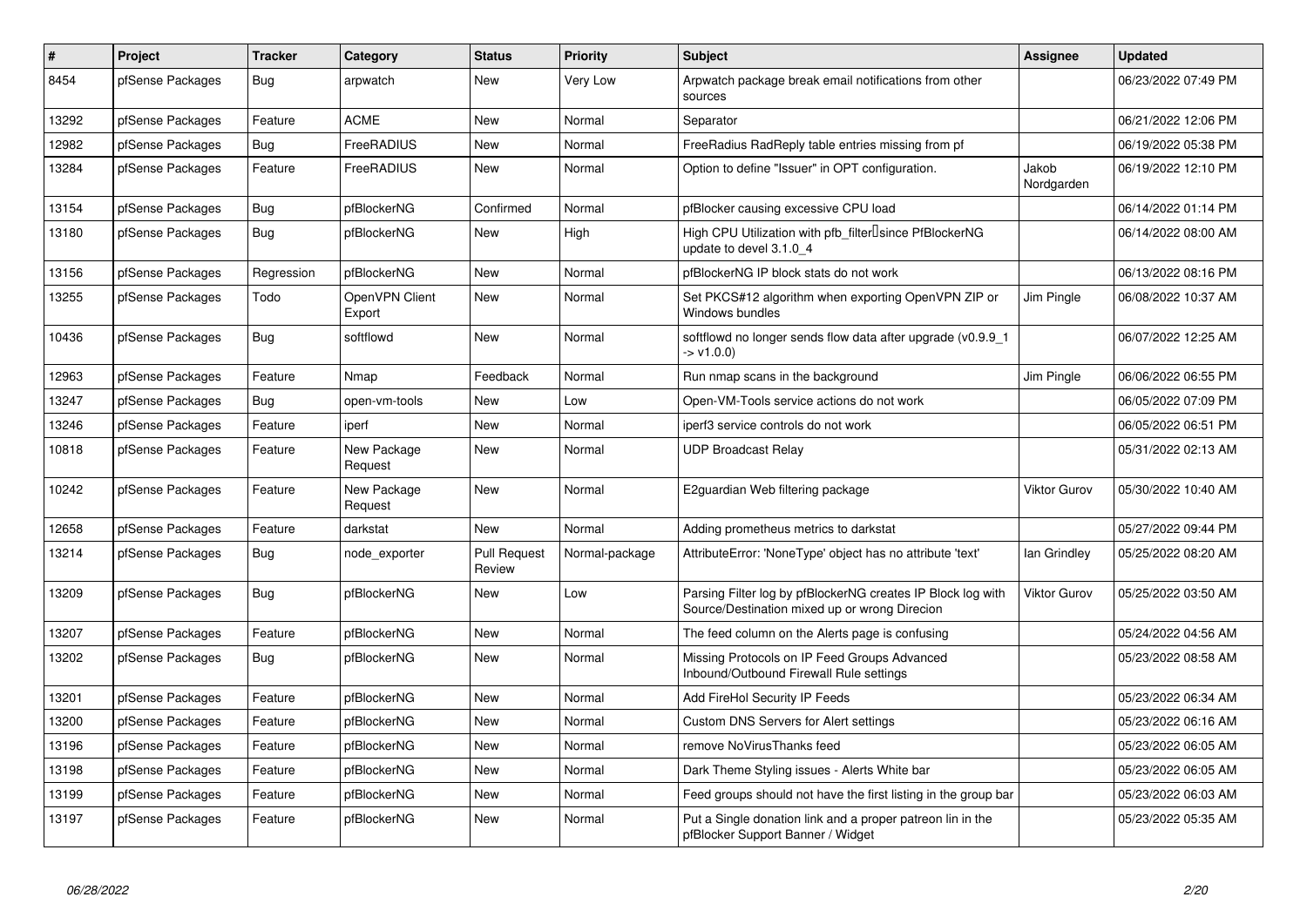| $\pmb{\#}$ | Project          | <b>Tracker</b> | Category          | <b>Status</b>                 | <b>Priority</b> | <b>Subject</b>                                                                                                                          | <b>Assignee</b>       | <b>Updated</b>      |
|------------|------------------|----------------|-------------------|-------------------------------|-----------------|-----------------------------------------------------------------------------------------------------------------------------------------|-----------------------|---------------------|
| 13195      | pfSense Packages | Feature        | pfBlockerNG       | New                           | Normal          | Dedicated website for Feed mangement - Community<br>Driven                                                                              |                       | 05/23/2022 05:22 AM |
| 13194      | pfSense Packages | Bug            | pfBlockerNG       | New                           | Normal          | Remove dead Malc0de feed                                                                                                                |                       | 05/23/2022 05:16 AM |
| 13179      | pfSense Packages | Feature        | pfBlockerNG       | New                           | High            | Search based on CIDR                                                                                                                    |                       | 05/17/2022 09:45 AM |
| 13115      | pfSense Packages | Bug            | WireGuard         | Feedback                      | Normal          | WireGuard panic due to KBI changes in<br>"udp_tun_func_t()```                                                                           | Christian<br>McDonald | 05/15/2022 10:47 AM |
| 13160      | pfSense Packages | Feature        | Status Monitoring | <b>Pull Request</b><br>Review | Normal          | Option to sort monitoring graph views                                                                                                   |                       | 05/13/2022 12:06 PM |
| 12354      | pfSense Packages | Todo           | haproxy           | Feedback                      | High            | Update haproxy-devel to mitigate CVE-2021-40346                                                                                         | Viktor Gurov          | 05/12/2022 08:50 AM |
| 13141      | pfSense Packages | <b>Bug</b>     | squidguard        | New                           | Normal          | wrong page squidguard block                                                                                                             |                       | 05/09/2022 05:33 PM |
| 13135      | pfSense Packages | Feature        | pfBlockerNG       | New                           | Normal          | Add dibdot DoH-IP-blocklists feeds                                                                                                      | Viktor Gurov          | 05/08/2022 01:50 AM |
| 13138      | pfSense Packages | Feature        | pfBlockerNG       | New                           | Normal          | DNS over HTTPS/TLS Blocking should be removed from<br>SafeSearch                                                                        |                       | 05/07/2022 02:52 AM |
| 13137      | pfSense Packages | Feature        | pfBlockerNG       | New                           | Normal          | ckuethe/doh-blocklist.txt add to DoH feeds                                                                                              |                       | 05/07/2022 02:39 AM |
| 13136      | pfSense Packages | Feature        | pfBlockerNG       | New                           | Normal          | Add crypt0rr DNS-over-HTTPS (DOH) provider list feeds                                                                                   |                       | 05/07/2022 02:27 AM |
| 13063      | pfSense Packages | Feature        | Cellular          | <b>Pull Request</b><br>Review | Normal          | Cellular package shall support more modems and NMEA<br>port                                                                             |                       | 05/06/2022 02:38 PM |
| 13053      | pfSense Packages | Bug            | <b>ACME</b>       | New                           | Normal          | LoopiaAPI error handling                                                                                                                |                       | 05/05/2022 10:58 AM |
| 13128      | pfSense Packages | <b>Bug</b>     | Zabbix            | New                           | Normal          | Zabbix Agent 6: HA Server Setup                                                                                                         |                       | 05/05/2022 01:55 AM |
| 13114      | pfSense Packages | Bug            | <b>BIND</b>       | Feedback                      | Normal          | BIND calls rndc in rc stop when named is not running                                                                                    | <b>Stuart Wyatt</b>   | 05/04/2022 12:41 PM |
| 13098      | pfSense Packages | <b>Bug</b>     | haproxy           | Feedback                      | Low             | HAProxy Virtual IP broken link under Frontend setup                                                                                     |                       | 04/27/2022 08:35 AM |
| 11693      | pfSense Packages | <b>Bug</b>     | <b>FRR</b>        | Feedback                      | Normal          | IPv6 static routing fails                                                                                                               | Viktor Gurov          | 04/26/2022 08:50 AM |
| 13095      | pfSense Packages | Bug            | Snort             | Feedback                      | Normal          | Snort VRT change in Shared Object Rules path name<br>results in failure to extract and update Snort Shared Object<br>Rules when enabled | <b>Bill Meeks</b>     | 04/25/2022 12:22 PM |
| 13096      | pfSense Packages | Feature        | Snort             | Feedback                      | Normal          | Improve robustness of Snort Rules Update Log size<br>limitation logic                                                                   | <b>Bill Meeks</b>     | 04/25/2022 12:22 PM |
| 9721       | pfSense Packages | Feature        | Squid             | Feedback                      | Normal          | add squidclient -h 127.0.0.1 mgr:info output to Diagnostics /<br>Squid and status.php                                                   | <b>Viktor Gurov</b>   | 04/22/2022 02:21 AM |
| 9982       | pfSense Packages | Feature        | Squid             | Feedback                      | Normal          | basic Idap auth TLS connection                                                                                                          | Viktor Gurov          | 04/22/2022 02:21 AM |
| 10450      | pfSense Packages | <b>Bug</b>     | Squid             | Feedback                      | Normal          | Squid reverse proxy switching peers                                                                                                     | Viktor Gurov          | 04/22/2022 02:21 AM |
| 10572      | pfSense Packages | Bug            | Squid             | Feedback                      | Normal          | STARTTLS option is ignored                                                                                                              | Viktor Gurov          | 04/22/2022 02:20 AM |
| 10779      | pfSense Packages | Feature        | haproxy           | Feedback                      | Normal          | HAProxy SSL/TLS Compatibility Mode                                                                                                      | Viktor Gurov          | 04/22/2022 02:20 AM |
| 10871      | pfSense Packages | Feature        | FreeRADIUS        | Feedback                      | Normal          | Extra time period counters for SQL backend                                                                                              | Viktor Gurov          | 04/22/2022 02:19 AM |
| 10908      | pfSense Packages | Feature        | FreeRADIUS        | Feedback                      | Normal          | FreeRADIUS server certificate not using full CA chain                                                                                   | <b>Viktor Gurov</b>   | 04/22/2022 02:19 AM |
| 12330      | pfSense Packages | <b>Bug</b>     | pfBlockerNG       | Feedback                      | Normal          | pfBlockerNG devel creating invalid NAT rules on boot                                                                                    |                       | 04/21/2022 12:40 PM |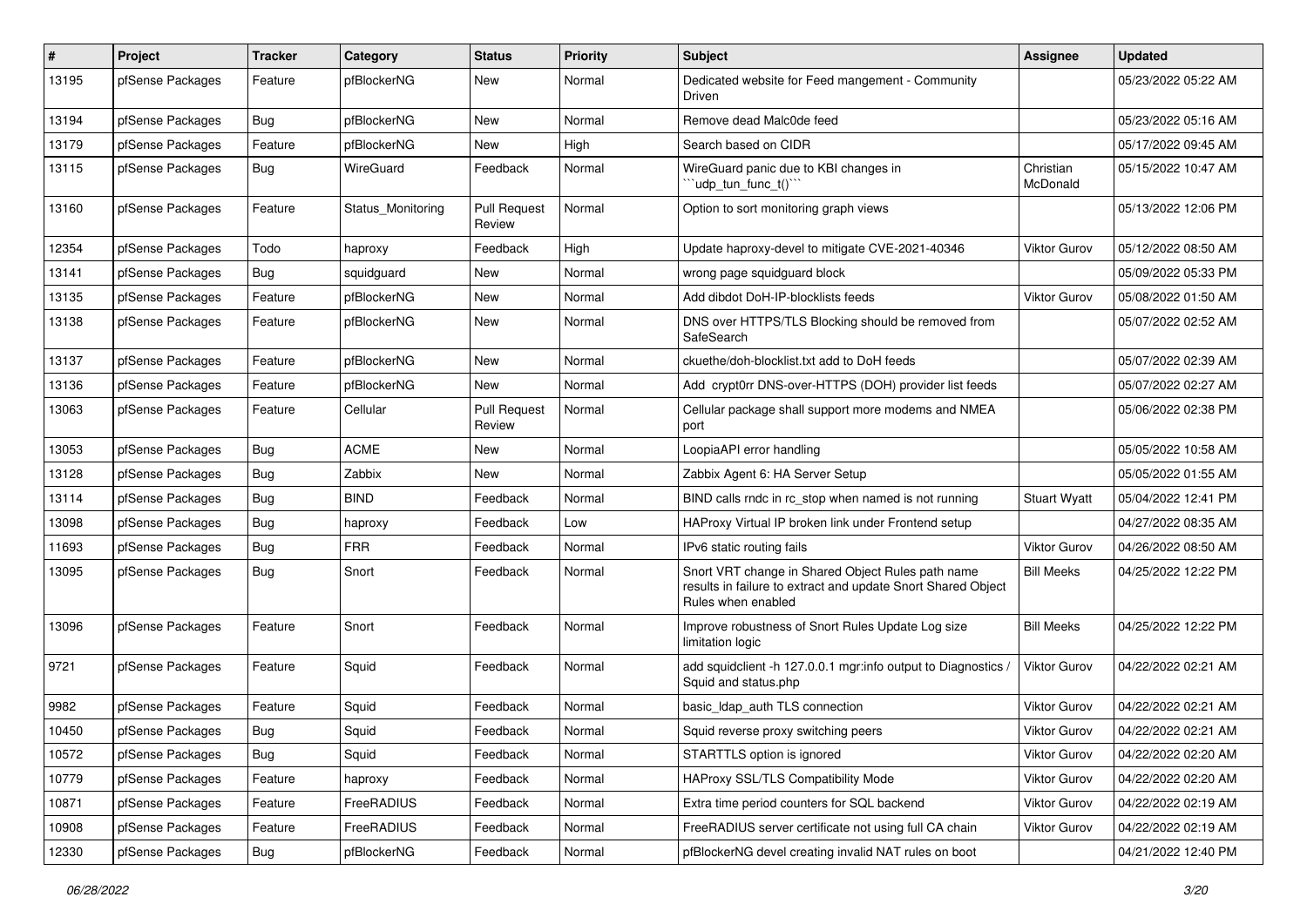| $\vert$ # | Project          | <b>Tracker</b> | Category           | <b>Status</b> | Priority | <b>Subject</b>                                                                                              | <b>Assignee</b> | <b>Updated</b>      |
|-----------|------------------|----------------|--------------------|---------------|----------|-------------------------------------------------------------------------------------------------------------|-----------------|---------------------|
| 12114     | pfSense Packages | <b>Bug</b>     | syslog-ng          | Feedback      | Normal   | syslog-ng only binds to the last specified interface                                                        |                 | 04/21/2022 12:40 PM |
| 12073     | pfSense Packages | <b>Bug</b>     | <b>NET-SNMP</b>    | Feedback      | Normal   | netsnmptrapd.conf syntax is wrong                                                                           |                 | 04/21/2022 12:40 PM |
| 11434     | pfSense Packages | Bug            | squidguard         | Feedback      | Normal   | SquidGuard over 1.16.18_11                                                                                  |                 | 04/21/2022 12:40 PM |
| 11185     | pfSense Packages | Bug            | ntop               | Feedback      | Normal   | Redis service stopping before NtopNg                                                                        |                 | 04/21/2022 12:40 PM |
| 10936     | pfSense Packages | Bug            | haproxy            | Feedback      | Normal   | both haproxy/haproxy-devel non-existent option<br>lb-agent-chk                                              |                 | 04/21/2022 12:40 PM |
| 10796     | pfSense Packages | Feature        | Cellular           | Feedback      | Normal   | Huawei ME909u-521 support                                                                                   |                 | 04/21/2022 12:40 PM |
| 10692     | pfSense Packages | <b>Bug</b>     | <b>PIMD</b>        | Feedback      | Normal   | PIMD starts twice at boot                                                                                   |                 | 04/21/2022 12:40 PM |
| 10445     | pfSense Packages | Bug            | <b>BIND</b>        | Feedback      | Normal   | BIND crashed when added RPZ. rpz is not a master or<br>slave zone.                                          |                 | 04/21/2022 12:40 PM |
| 10393     | pfSense Packages | <b>Bug</b>     | syslog-ng          | Feedback      | Normal   | Syslog-ng TLS support is broken                                                                             |                 | 04/21/2022 12:40 PM |
| 10330     | pfSense Packages | <b>Bug</b>     | <b>BIND</b>        | Feedback      | Normal   | BIND zone configuration displays wrong DS resource record<br>with inline DNSSEC signing enabled             |                 | 04/21/2022 12:40 PM |
| 9916      | pfSense Packages | Feature        | <b>BIND</b>        | Feedback      | Normal   | Check allow-transfer in custom option when the zone is<br>slave                                             |                 | 04/21/2022 12:40 PM |
| 9762      | pfSense Packages | Feature        | Squid              | Feedback      | Normal   | Squid Reverse Proxy Change redir domain(s) to use regex                                                     |                 | 04/21/2022 12:40 PM |
| 7797      | pfSense Packages | <b>Bug</b>     | Squid              | Feedback      | Normal   | Squid Reverse Proxy alternating between destinations                                                        |                 | 04/21/2022 12:40 PM |
| 7039      | pfSense Packages | Bug            | haproxy            | Feedback      | Normal   | HAProxy backend configuration does not handle<br>intermediate CAs properly                                  |                 | 04/21/2022 12:40 PM |
| 11970     | pfSense Packages | Bug            | Coreboot           | <b>New</b>    | Normal   | Netgate Firmware Upgrade Doesn't Work on XG-2758                                                            |                 | 04/21/2022 12:39 PM |
| 11398     | pfSense Packages | <b>Bug</b>     | pfBlockerNG        | <b>New</b>    | Normal   | pfBlocker upgrade hangs forever                                                                             |                 | 04/21/2022 12:39 PM |
| 10909     | pfSense Packages | Feature        | <b>PIMD</b>        | <b>New</b>    | Normal   | #define MAXVIFS 32 to 64                                                                                    |                 | 04/21/2022 12:39 PM |
| 10502     | pfSense Packages | <b>Bug</b>     | <b>Ildpd</b>       | In Progress   | Normal   | LLDP spamming errors on Netgate XG-7100                                                                     |                 | 04/21/2022 12:39 PM |
| 10297     | pfSense Packages | Feature        | FreeRADIUS         | Assigned      | Normal   | IPv6 user attributes                                                                                        |                 | 04/21/2022 12:39 PM |
| 8264      | pfSense Packages | <b>Bug</b>     | FreeRADIUS         | New           | Normal   | Radiusd restart on WAN change results in freeradius not<br>running (and possible solution)                  |                 | 04/21/2022 12:39 PM |
| 10426     | pfSense Packages | <b>Bug</b>     | Filer              | Feedback      | Normal   | Filer must validate that File name is uniq                                                                  |                 | 04/20/2022 11:02 AM |
| 13073     | pfSense Packages | <b>Bug</b>     | Squid              | <b>New</b>    | Normal   | ClamAV - clamd dies with high CPU load and thus the<br>C-ICAP of squid-reverse proxy causes http:500 errors |                 | 04/19/2022 05:38 AM |
| 12338     | pfSense Packages | <b>Bug</b>     | <b>RRD Summary</b> | New           | Normal   | RRD Summary does not report data on 3100                                                                    |                 | 04/15/2022 02:54 PM |
| 12916     | pfSense Packages | <b>Bug</b>     | pfBlockerNG        | New           | Normal   | pfBlockerNG-devel cron job does not trigger xmlrpc sync                                                     | Viktor Gurov    | 04/11/2022 12:55 PM |
| 13045     | pfSense Packages | <b>Bug</b>     | WireGuard          | <b>New</b>    | Normal   | Firewall floating rules ignore WireGuard traffic                                                            |                 | 04/11/2022 09:40 AM |
| 13044     | pfSense Packages | Feature        | Mail report        | New           | Normal   | Customized reporting                                                                                        |                 | 04/11/2022 09:22 AM |
| 13043     | pfSense Packages | <b>Bug</b>     | WireGuard          | New           | Normal   | OSPF over Wireguard interface doesn't populate neighbors<br>after reboot                                    |                 | 04/11/2022 09:22 AM |
| 13039     | pfSense Packages | Feature        | AWS VPC            | New           | Normal   | Handle transit gateway VPNs in the AWS VPN wizard                                                           |                 | 04/11/2022 07:31 AM |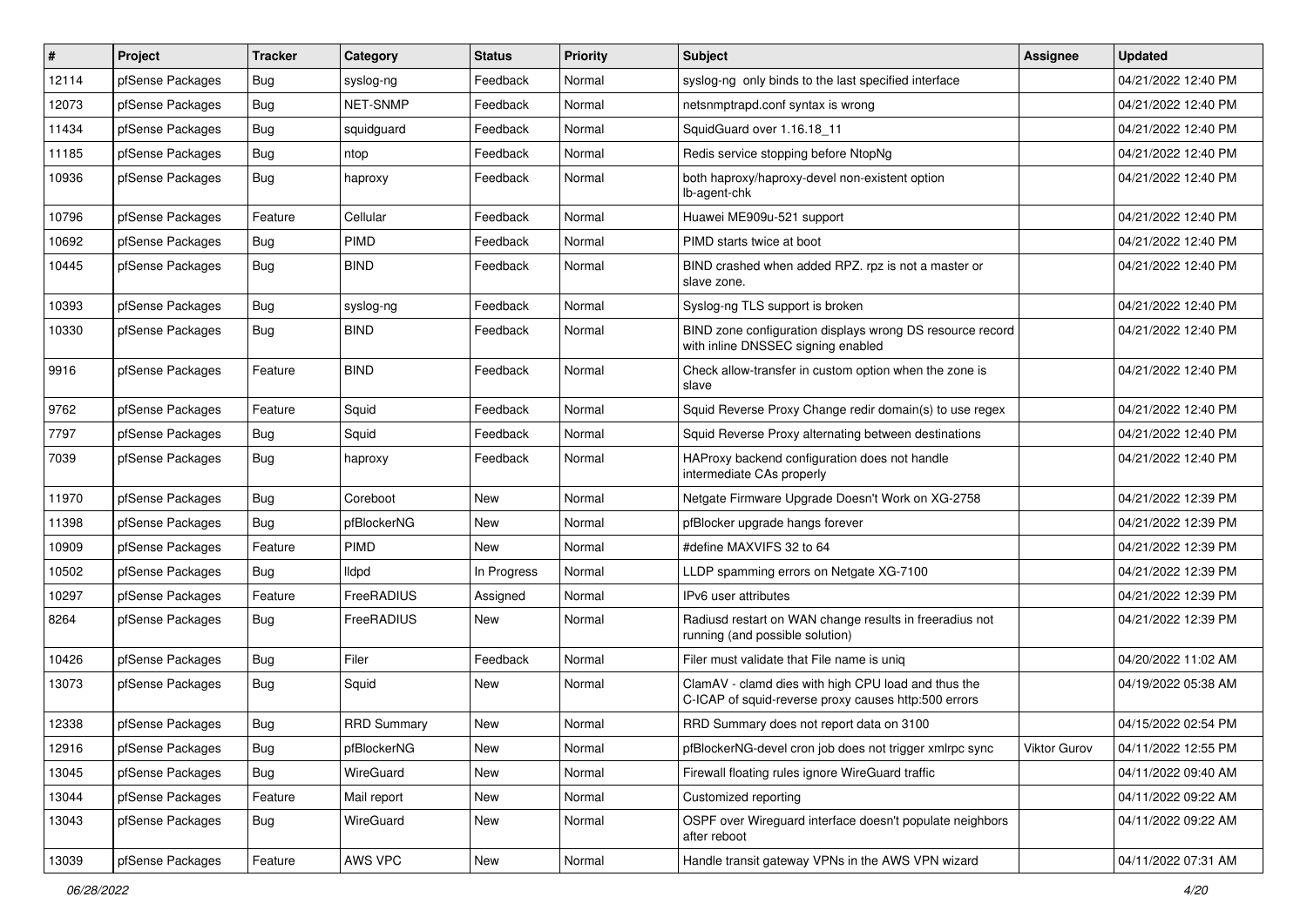| #     | Project          | <b>Tracker</b> | Category    | <b>Status</b>                 | <b>Priority</b> | <b>Subject</b>                                                                                                                      | Assignee              | <b>Updated</b>      |
|-------|------------------|----------------|-------------|-------------------------------|-----------------|-------------------------------------------------------------------------------------------------------------------------------------|-----------------------|---------------------|
| 12924 | pfSense Packages | Bug            | WireGuard   | <b>New</b>                    | Normal          | DNS Resolver WireGuard ACL Inconsistency                                                                                            | Christian<br>McDonald | 04/10/2022 10:36 AM |
| 9833  | pfSense Packages | Feature        | <b>ACME</b> | <b>New</b>                    | Normal          | ACME: add ability to use custom ACME server                                                                                         |                       | 04/07/2022 11:31 AM |
| 13022 | pfSense Packages | Bug            | haproxy     | Feedback                      | Normal          | HAProxy - Sub Frontends ignore Client verification CA<br>certificates                                                               |                       | 04/06/2022 12:55 PM |
| 13034 | pfSense Packages | Bug            | Zabbix      | Feedback                      | Normal          | Zabbix6 Agent and Proxy fail to set the PSK from the web<br>GUI in its conf files                                                   | <b>Viktor Gurov</b>   | 04/06/2022 11:59 AM |
| 12956 | pfSense Packages | Bug            | Suricata    | Confirmed                     | Normal          | suricata fails to use pcre in SID management (e.g.<br>dropsid.conf)                                                                 |                       | 04/05/2022 12:52 PM |
| 11343 | pfSense Packages | <b>Bug</b>     | <b>BIND</b> | Feedback                      | Low             | Invalid link to pfSense-pkg-bind changelog                                                                                          | <b>Viktor Gurov</b>   | 04/05/2022 08:12 AM |
| 10900 | pfSense Packages | Bug            | Backup      | Feedback                      | Normal          | /packages/backup/backup.php?a=download&t=backup<br>HTTP 504, or Sends PHP Error Message as ASCII/Text file<br>Named pfsense.bak.tgz |                       | 04/05/2022 01:51 AM |
| 13018 | pfSense Packages | <b>Bug</b>     | pfBlockerNG | <b>New</b>                    | Normal          | TLD and DNSBL Safesearch DOH conflict disables TLD<br>block when conflicting DOH FQDN is deselected or<br>whitelisted               |                       | 04/01/2022 05:59 PM |
| 13002 | pfSense Packages | Regression     | <b>BIND</b> | Feedback                      | Normal          | BIND 9.16_13 could not find existing DNSSEC keys at<br>/cf/named/etc/namedb/keys due to directory change                            | <b>Viktor Gurov</b>   | 03/31/2022 12:14 PM |
| 12882 | pfSense Packages | Feature        | pfBlockerNG | Feedback                      | Normal          | Add the option to specify CURLOPT_INTERFACE in<br>pfBlockerNG IPv4/IPv6 lists                                                       |                       | 03/24/2022 11:16 AM |
| 12706 | pfSense Packages | <b>Bug</b>     | pfBlockerNG | Feedback                      | Normal          | pfBlockerNG and unbound does not work after switching<br>/var to RAM disk                                                           | Viktor Gurov          | 03/24/2022 10:47 AM |
| 12979 | pfSense Packages | Bug            | Snort       | <b>Pull Request</b><br>Review | High            | Snort Rules Update Process Using Deprecated FreeBSD<br><b>Subdirectory Name</b>                                                     | <b>Bill Meeks</b>     | 03/24/2022 09:02 AM |
| 12951 | pfSense Packages | Bug            | <b>FRR</b>  | Feedback                      | Normal          | FRR cannot remove IPv6 routes                                                                                                       |                       | 03/22/2022 09:24 PM |
| 12965 | pfSense Packages | <b>Bug</b>     | <b>FRR</b>  | <b>Pull Request</b><br>Review | Normal          | FRR BFD peer configuration is handled incorrectly in some<br>cases                                                                  | Viktor Gurov          | 03/22/2022 08:04 AM |
| 12932 | pfSense Packages | Feature        | pfBlockerNG | <b>New</b>                    | High            | pfblockerng per user whitelist                                                                                                      |                       | 03/11/2022 11:08 AM |
| 12623 | pfSense Packages | <b>Bug</b>     | <b>ACME</b> | <b>New</b>                    | Normal          | acme.sh package   DNS-ISPConfig settings                                                                                            | <b>Viktor Gurov</b>   | 03/10/2022 03:42 PM |
| 12869 | pfSense Packages | Bug            | <b>BIND</b> | Feedback                      | Normal          | Bind DNS Package AAAA filtering Broken on new ZFS<br>Installs                                                                       | <b>Viktor Gurov</b>   | 03/09/2022 12:38 PM |
| 12907 | pfSense Packages | <b>Bug</b>     | PIMD        | Feedback                      | Normal          | PIMD: Nonexistent interfaces should be hidden/disabled in<br>pimd.conf before bringing up the service                               |                       | 03/07/2022 03:51 PM |
| 12918 | pfSense Packages | Feature        | pfBlockerNG | New                           | Normal          | pfBlockerNG-devel changes from xmlrpc sync do not take<br>effect immediately                                                        |                       | 03/07/2022 02:29 PM |
| 12670 | pfSense Packages | <b>Bug</b>     | ACME        | New                           | Normal          | ACME package writes credentials to system log                                                                                       | <b>Viktor Gurov</b>   | 03/07/2022 10:58 AM |
| 12909 | pfSense Packages | Feature        | Suricata    | New                           | Normal          | Convert Suricata GeoIP Lookup feature on ALERTS tab to<br>use local GeoIP2 database                                                 | Viktor Gurov          | 03/07/2022 08:28 AM |
| 11827 | pfSense Packages | Feature        | ACME        | New                           | Normal          | Please include acme deploy folder/scripts                                                                                           |                       | 03/06/2022 04:31 AM |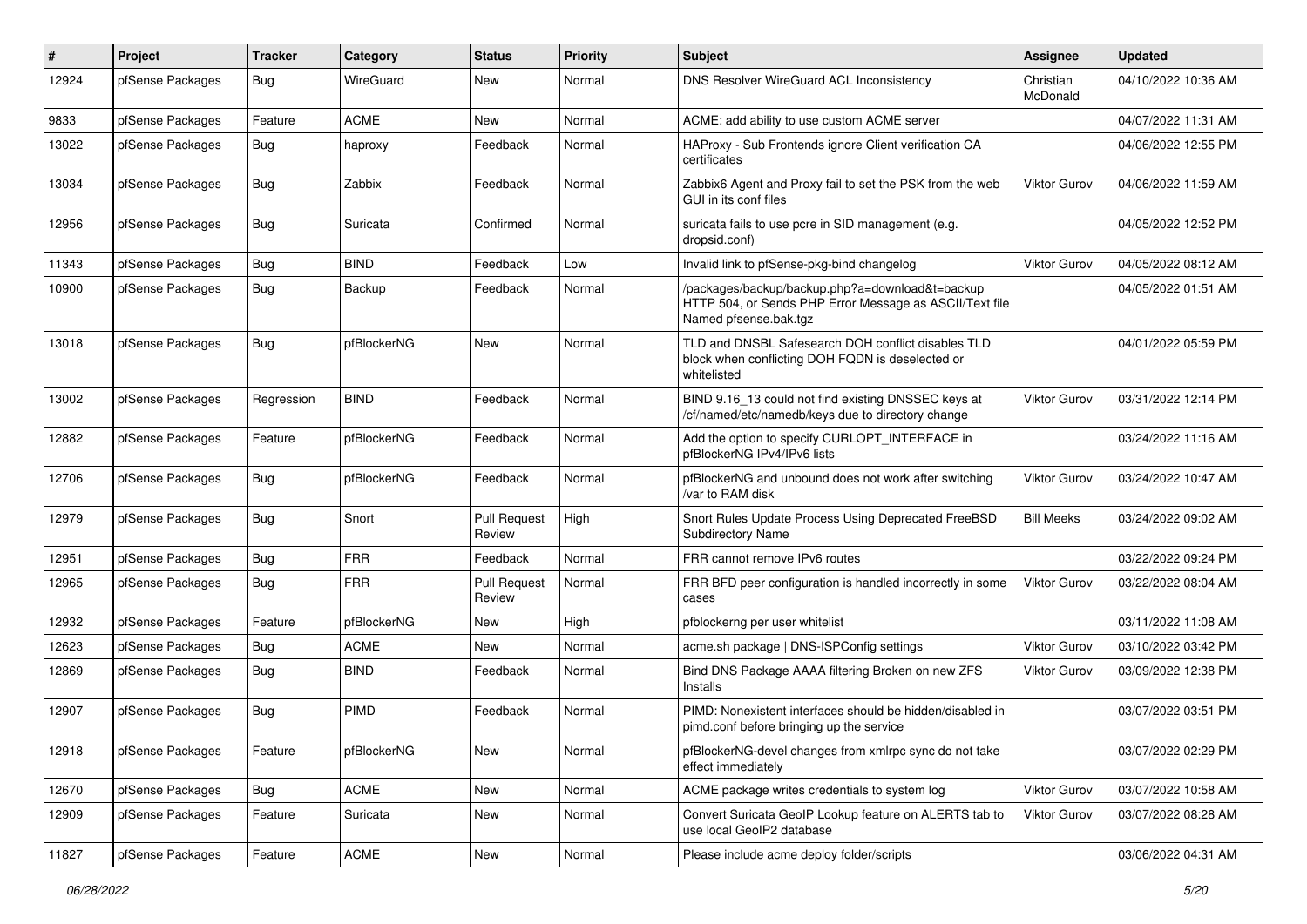| #     | <b>Project</b>   | <b>Tracker</b> | Category                 | <b>Status</b> | <b>Priority</b> | <b>Subject</b>                                                                                                                                                           | <b>Assignee</b>       | <b>Updated</b>      |
|-------|------------------|----------------|--------------------------|---------------|-----------------|--------------------------------------------------------------------------------------------------------------------------------------------------------------------------|-----------------------|---------------------|
| 11530 | pfSense Packages | Bug            | ntop                     | Feedback      | Low             | ntopng 4.2 needs to be updated to 4.3, Bug when accessing<br>a host for details                                                                                          |                       | 03/05/2022 08:35 PM |
| 12899 | pfSense Packages | Bug            | Suricata                 | New           | Normal          | Suricata doesn't honor Pass List                                                                                                                                         |                       | 03/04/2022 01:22 PM |
| 12865 | pfSense Packages | Todo           | <b>RRD Summary</b>       | Feedback      | Normal          | <b>RRD Summary improvements</b>                                                                                                                                          | <b>Viktor Gurov</b>   | 03/04/2022 12:20 PM |
| 11879 | pfSense Packages | Feature        | <b>ACME</b>              | Feedback      | Normal          | Add support for SSL.com ACME server                                                                                                                                      | Jim Pingle            | 03/02/2022 02:03 PM |
| 12889 | pfSense Packages | Feature        | <b>FRR</b>               | New           | Normal          | FRR GUI add set ipv6 next-hop global                                                                                                                                     |                       | 03/02/2022 06:10 AM |
| 12742 | pfSense Packages | <b>Bug</b>     | FreeRADIUS               | Feedback      | Normal          | freeRADIUS virtual-server-default: modules dailycounter,<br>monthlycounter, noreset counter, expire on login in<br>authorize section prevent virtual server from loading |                       | 03/01/2022 12:45 PM |
| 12860 | pfSense Packages | Feature        | New Package<br>Request   | <b>New</b>    | Normal          | add mmc-utils package to all images                                                                                                                                      |                       | 02/24/2022 07:18 AM |
| 12859 | pfSense Packages | Feature        | Zabbix                   | <b>New</b>    | Normal          | Add Zabbix 6.0 LTS (agent and proxy) packages                                                                                                                            |                       | 02/23/2022 07:11 AM |
| 12845 | pfSense Packages | <b>Bug</b>     | softflowd                | <b>New</b>    | Normal          | softflowd wrong vlan tag                                                                                                                                                 |                       | 02/21/2022 10:40 AM |
| 12822 | pfSense Packages | Bug            | pfBlockerNG              | <b>New</b>    | Normal          | IPv4 Source ASN format not working                                                                                                                                       |                       | 02/18/2022 10:47 AM |
| 12475 | pfSense Packages | Bug            | OpenVPN Client<br>Export | Feedback      | Normal          | OpenVPN Client Export does not show certificate without<br>private key                                                                                                   | Jim Pingle            | 02/17/2022 08:24 AM |
| 12812 | pfSense Packages | Feature        | arpwatch                 | <b>New</b>    | Normal          | Would it be helpful if the FreeBSD net-mgmt/arpwatch port<br>had an option to use mail/dma for mail delivery?                                                            |                       | 02/16/2022 06:09 PM |
| 12806 | pfSense Packages | Todo           | node exporter            | New           | Normal          | Update node exporter to 1.3.1                                                                                                                                            |                       | 02/15/2022 05:26 PM |
| 12683 | pfSense Packages | Bug            | Snort                    | Feedback      | Normal          | snort get vpns list() does not include OpenVPN CSO                                                                                                                       | <b>Viktor Gurov</b>   | 02/15/2022 10:47 AM |
| 11931 | pfSense Packages | Feature        | <b>ACME</b>              | New           | Normal          | Add support for validating a domain's ownership via Google<br><b>Cloud Cloud DNS</b>                                                                                     |                       | 02/15/2022 03:18 AM |
| 9200  | pfSense Packages | Todo           | <b>ACME</b>              | <b>New</b>    | Normal          | Add DNS support for Google domain to Acme manager                                                                                                                        | Jim Pingle            | 02/15/2022 03:16 AM |
| 12789 | pfSense Packages | Feature        | <b>ACME</b>              | New           | Very Low        | Show expiration date of certificates in the ACME package<br>list                                                                                                         |                       | 02/14/2022 09:20 AM |
| 11836 | pfSense Packages | Bug            | <b>FRR</b>               | Assigned      | Normal          | FRR ACCEPTFILTER unstable                                                                                                                                                | <b>Viktor Gurov</b>   | 02/14/2022 07:20 AM |
| 11036 | pfSense Packages | Bug            | haproxy                  | <b>New</b>    | Normal          | <b>HAproxy ACL</b>                                                                                                                                                       |                       | 02/11/2022 11:27 AM |
| 12329 | pfSense Packages | Feature        | Avahi                    | <b>New</b>    | Normal          | Add optional floating firewall rules for IPv4 and IPv6                                                                                                                   |                       | 02/09/2022 04:43 PM |
| 12767 | pfSense Packages | Bug            | Avahi                    | <b>New</b>    | Normal          | `Package radavahi-daemon does does not exist in current<br>pfSense version and it has been removed" message on<br>pfSense 2.7 restore                                    |                       | 02/07/2022 11:28 AM |
| 12760 | pfSense Packages | Bug            | WireGuard                | <b>New</b>    | Normal          | Link-local addresses disallowed on Wireguard interfaces                                                                                                                  | Christian<br>McDonald | 02/07/2022 03:50 AM |
| 12751 | pfSense Packages | <b>Bug</b>     | <b>FRR</b>               | <b>New</b>    | Normal          | Improve FRR route restoration after gateway events                                                                                                                       |                       | 02/06/2022 11:07 PM |
| 12351 | pfSense Packages | Todo           | pfBlockerNG              | Feedback      | Normal          | Remove non-functional feeds                                                                                                                                              | <b>Viktor Gurov</b>   | 02/04/2022 02:29 PM |
| 12258 | pfSense Packages | <b>Bug</b>     | WireGuard                | Feedback      | Normal          | Copy key buttons only work in HTTPS mode                                                                                                                                 |                       | 02/03/2022 04:57 AM |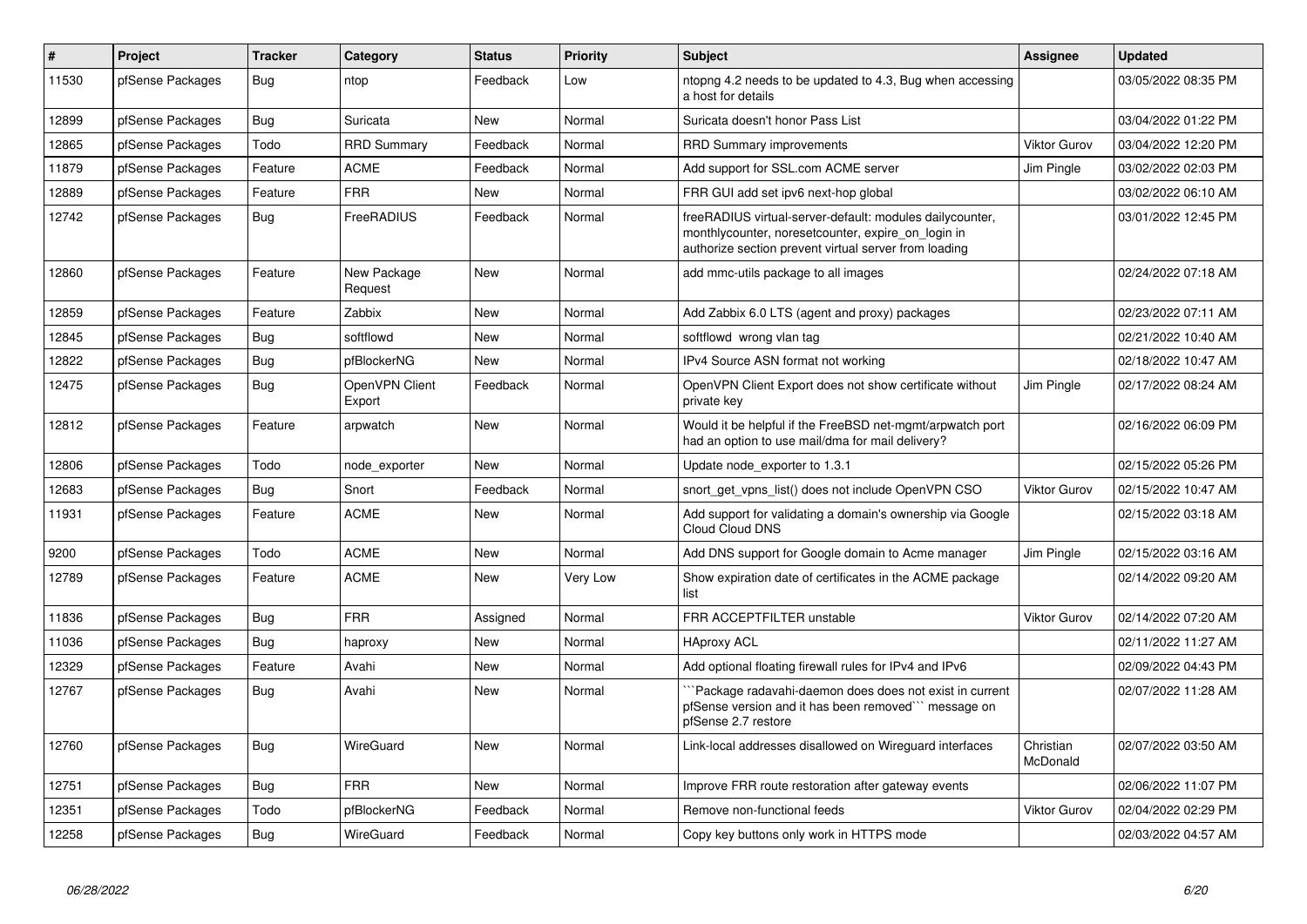| #     | Project          | <b>Tracker</b> | Category               | <b>Status</b> | <b>Priority</b> | <b>Subject</b>                                                                                    | <b>Assignee</b>       | <b>Updated</b>      |
|-------|------------------|----------------|------------------------|---------------|-----------------|---------------------------------------------------------------------------------------------------|-----------------------|---------------------|
| 10466 | pfSense Packages | Feature        | Suricata               | New           | Low             | Add checkbox to Suricata blocked host view to resolve all<br>resolvable IP's automatically        |                       | 02/02/2022 06:04 PM |
| 12748 | pfSense Packages | Feature        | Suricata               | New           | Normal          | Suricata blocked page timestamp breakout to it's own<br>sortable column                           |                       | 02/01/2022 12:06 PM |
| 12656 | pfSense Packages | Feature        | New Package<br>Request | <b>New</b>    | Normal          | <b>NextDNS</b>                                                                                    |                       | 01/31/2022 01:50 AM |
| 12736 | pfSense Packages | Feature        | pfBlockerNG            | New           | Low             | Allow custom cron intervals                                                                       |                       | 01/30/2022 08:55 PM |
| 12732 | pfSense Packages | <b>Bug</b>     | squidguard             | New           | High            | Squid https filtering squidguard acl target list - erratic<br>behaviour                           |                       | 01/26/2022 09:11 AM |
| 9700  | pfSense Packages | Feature        | Squid                  | Feedback      | Normal          | Secure Squid HTTPS Proxy                                                                          |                       | 01/25/2022 06:39 PM |
| 12717 | pfSense Packages | Todo           | Squid                  | New           | Normal          | Squid 5.x Branch                                                                                  |                       | 01/25/2022 06:24 PM |
| 12281 | pfSense Packages | Feature        | <b>Nut</b>             | New           | Normal          | Add support for Telegram/Pushover notifications                                                   | Viktor Gurov          | 01/24/2022 07:25 AM |
| 12711 | pfSense Packages | Feature        | Telegraf               | New           | Normal          | Add InfluxDB V2 support                                                                           |                       | 01/21/2022 02:54 AM |
| 9500  | pfSense Packages | Bug            | haproxy                | New           | Normal          | HAproxy does not delete non-applicable action config                                              |                       | 01/18/2022 06:28 AM |
| 12260 | pfSense Packages | Bug            | ntop                   | New           | Normal          | Update popup and version missmatch?                                                               |                       | 01/08/2022 05:53 AM |
| 12667 | pfSense Packages | Bug            | WireGuard              | New           | Normal          | Firewall Crashed After Upgrading Wireguard                                                        |                       | 01/07/2022 09:18 AM |
| 8516  | pfSense Packages | Bug            | FreeRADIUS             | New           | Normal          | FreeRADIUS requires settings re-saved after pfSense<br>upgrade                                    | Jim Pingle            | 12/31/2021 05:58 PM |
| 11130 | pfSense Packages | Feature        | <b>FRR</b>             | Feedback      | Normal          | FRR RIP support                                                                                   | Jim Pingle            | 12/31/2021 04:19 PM |
| 12423 | pfSense Packages | <b>Bug</b>     | pfBlockerNG            | Feedback      | Normal          | Dashboard shows "SQLite database missing, Force Reload<br>DNSBL to recover!"                      |                       | 12/31/2021 01:06 PM |
| 12655 | pfSense Packages | <b>Bug</b>     | Telegraf               | New           | Normal          | telegraf, wireguard plugin failing                                                                |                       | 12/30/2021 05:51 PM |
| 12414 | pfSense Packages | <b>Bug</b>     | pfBlockerNG            | Feedback      | Normal          | DNSBL SafeSearch page displays input validation error if<br>DoH / DoT blocking is not enabled     |                       | 12/30/2021 02:49 PM |
| 12206 | pfSense Packages | Bug            | NET-SNMP               | Feedback      | Normal          | Certificate Manager page doesn't show Net-SNMP used<br>certificates                               | Viktor Gurov          | 12/30/2021 09:40 AM |
| 12653 | pfSense Packages | Regression     | <b>FRR</b>             | Feedback      | Normal          | RIP related startup error                                                                         | <b>Viktor Gurov</b>   | 12/30/2021 08:37 AM |
| 12643 | pfSense Packages | Regression     | Suricata               | Feedback      | Normal          | Rule categories are cleared after clicking the save button on<br>the Global Settings page         |                       | 12/30/2021 03:44 AM |
| 6651  | pfSense Packages | Feature        | <b>FRR</b>             | Feedback      | Normal          | Loopback interfaces                                                                               | Christian<br>McDonald | 12/25/2021 02:42 PM |
| 12264 | pfSense Packages | <b>Bug</b>     | Squid                  | Feedback      | Low             | Stray <table> line in squid_monitor.php</table>                                                   | Viktor Gurov          | 12/23/2021 10:53 AM |
| 11098 | pfSense Packages | <b>Bug</b>     | Backup                 | Feedback      | Normal          | Backup Files and Directories plugin crashes firewall if /root<br>specified as backup location     | <b>Viktor Gurov</b>   | 12/23/2021 10:45 AM |
| 12513 | pfSense Packages | Feature        | WireGuard              | <b>New</b>    | Normal          | WireGuard Utilization Status (Beyond Active Connection)                                           | Christian<br>McDonald | 12/22/2021 08:40 PM |
| 8827  | pfSense Packages | Bug            | squidguard             | New           | Normal          | Squidguard: ACL redirect modes 'redirect' and 'err page'<br>send unresolvable URLs to the client. | <b>Viktor Gurov</b>   | 12/21/2021 05:49 AM |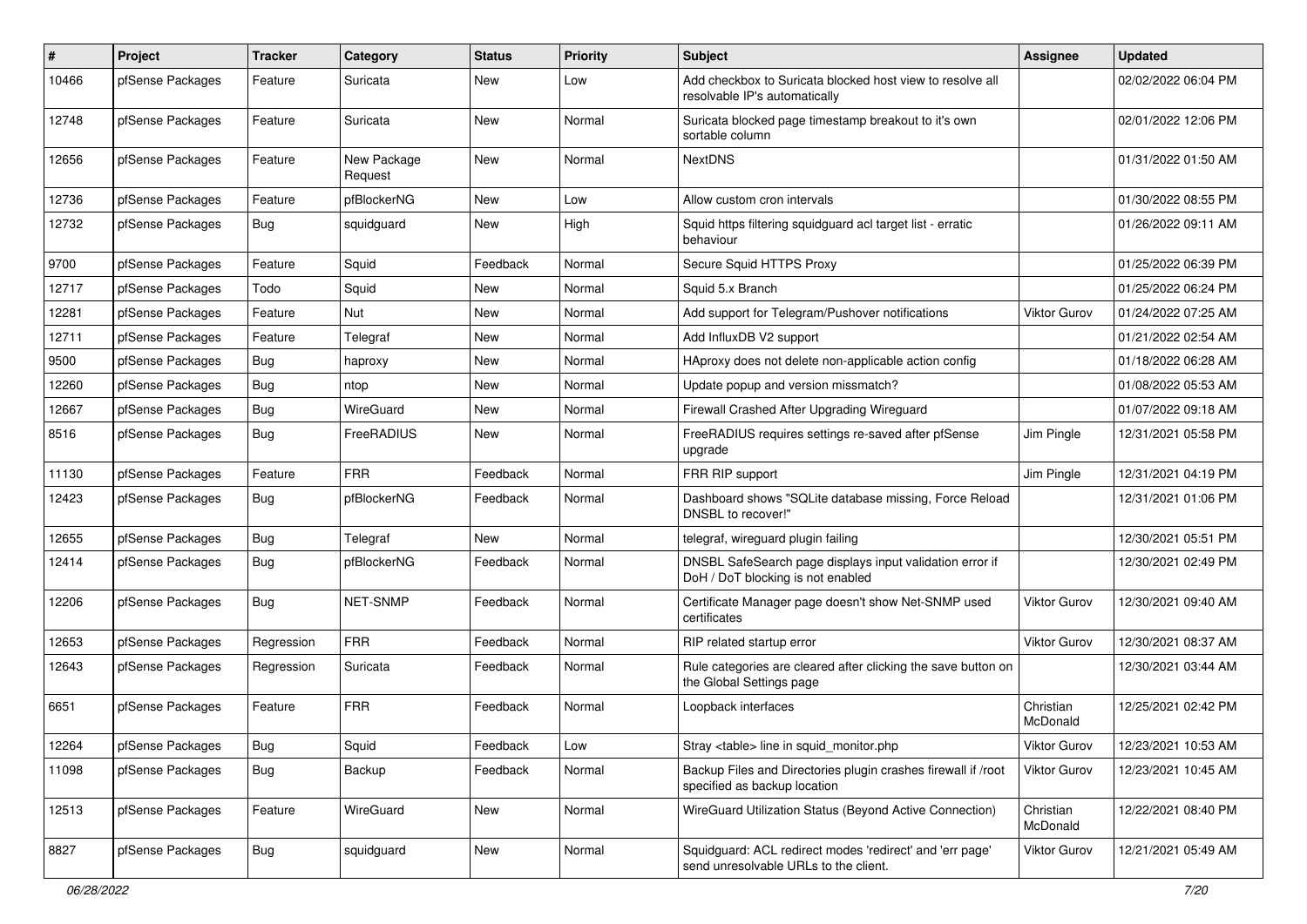| $\sharp$ | Project          | <b>Tracker</b> | Category               | <b>Status</b>                 | <b>Priority</b> | <b>Subject</b>                                                                                            | Assignee              | <b>Updated</b>      |
|----------|------------------|----------------|------------------------|-------------------------------|-----------------|-----------------------------------------------------------------------------------------------------------|-----------------------|---------------------|
| 11738    | pfSense Packages | Regression     | squidguard             | Feedback                      | Normal          | SquidGuard 1.16.18_17 Not Filtering Blacklist<br>No-Transparent Mode                                      | <b>Viktor Gurov</b>   | 12/21/2021 05:48 AM |
| 12608    | pfSense Packages | Bug            | WireGuard              | New                           | High            | WireGuard tunnels monitored by dpinger causing system to<br>stop routing completely in certain situations | Christian<br>McDonald | 12/16/2021 03:14 PM |
| 11054    | pfSense Packages | Bug            | FreeRADIUS             | Assigned                      | Normal          | Check Client Certificate CN not working as described                                                      | <b>Viktor Gurov</b>   | 12/14/2021 07:22 AM |
| 12573    | pfSense Packages | Feature        | New Package<br>Request | New                           | Normal          | Dashboard widget with external connection map                                                             | aleksei<br>prokofiev  | 12/07/2021 07:38 AM |
| 12506    | pfSense Packages | Bug            | Suricata               | Feedback                      | Normal          | Only selected instance is restarted on suppress list change                                               | Viktor Gurov          | 12/01/2021 04:43 AM |
| 11182    | pfSense Packages | <b>Bug</b>     | <b>NRPE</b>            | New                           | Normal          | NRPE in HA syncs the bind IP                                                                              |                       | 12/01/2021 02:15 AM |
| 10462    | pfSense Packages | Feature        | LCDProc                | <b>Pull Request</b><br>Review | Normal          | <b>CPU Temp Screen</b>                                                                                    |                       | 11/29/2021 08:28 AM |
| 11210    | pfSense Packages | Feature        | Suricata               | Feedback                      | Normal          | 3rd party rulesets                                                                                        | <b>Viktor Gurov</b>   | 11/24/2021 04:21 AM |
| 12538    | pfSense Packages | Bug            | PIMD                   | New                           | Normal          | PIMD sub-interface bug                                                                                    |                       | 11/20/2021 09:44 PM |
| 12526    | pfSense Packages | Feature        | <b>WireGuard</b>       | New                           | Normal          | <b>WireGuard Widget</b>                                                                                   | Christian<br>McDonald | 11/17/2021 07:15 AM |
| 12525    | pfSense Packages | Feature        | WireGuard              | <b>New</b>                    | Normal          | WireGuard Tunnel restore configuration                                                                    | Christian<br>McDonald | 11/17/2021 07:15 AM |
| 12520    | pfSense Packages | Feature        | Squid                  | <b>New</b>                    | High            | [Squid] - Allow or Deny Mappings from IP/Host/GeoIP<br>sources                                            |                       | 11/12/2021 02:13 PM |
| 11525    | pfSense Packages | Bug            | Suricata               | New                           | Normal          | pfsense 2.5.0 release version for vlan issue to suricata                                                  |                       | 11/11/2021 08:16 AM |
| 12507    | pfSense Packages | <b>Bug</b>     | softflowd              | <b>Pull Request</b><br>Review | Normal          | Add support for bi-directional flows in softflowd                                                         |                       | 11/11/2021 03:53 AM |
| 12502    | pfSense Packages | Feature        | syslog-ng              | New                           | Normal          | Syslog-ng Configuration Library (scl) missing                                                             |                       | 11/02/2021 06:06 PM |
| 12491    | pfSense Packages | Feature        | squidguard             | <b>New</b>                    | Normal          | squidguard: allow multiple regex                                                                          |                       | 10/28/2021 03:30 PM |
| 11163    | pfSense Packages | Feature        | <b>ACME</b>            | <b>Pull Request</b><br>Review | Normal          | Preferred Chain option                                                                                    |                       | 10/18/2021 09:10 AM |
| 12462    | pfSense Packages | Feature        | Telegraf               | Pull Request<br>Review        | Normal-package  | Telegraf: Add "devfs" to ignore_fs                                                                        | Offstage Roller       | 10/18/2021 09:03 AM |
| 12465    | pfSense Packages | Feature        | haproxy                | New                           | Normal          | Add forwardfor advanced usecases                                                                          |                       | 10/16/2021 07:35 PM |
| 11592    | pfSense Packages | <b>Bug</b>     | node exporter          | New                           | Normal          | Node exporter can not read system statistics                                                              |                       | 10/15/2021 09:37 PM |
| 9798     | pfSense Packages | Feature        | pfBlockerNG            | New                           | Normal          | add ipv4 and ipv6 dnscrypt-resolvers feeds                                                                |                       | 10/14/2021 09:48 AM |
| 12444    | pfSense Packages | <b>Bug</b>     | ntop                   | New                           | Normal          | ntopng throws errors when viewing single host                                                             |                       | 10/11/2021 12:39 PM |
| 12126    | pfSense Packages | <b>Bug</b>     | FreeRADIUS             | New                           | Normal          | freeradius3 0.15.7 31                                                                                     |                       | 10/11/2021 08:21 AM |
| 12101    | pfSense Packages | <b>Bug</b>     | arpwatch               | Assigned                      | Normal          | ArpWatch Suppression Mac for "flip-flop" not suppressing                                                  | <b>Viktor Gurov</b>   | 10/09/2021 07:19 PM |
| 1620     | pfSense Packages | <b>Bug</b>     | Squid                  | New                           | Normal          | Can't use transparent proxy when using bridge.                                                            |                       | 10/07/2021 04:19 AM |
| 12427    | pfSense Packages | Todo           | haproxy                | New                           | Normal          | ha-proxy: action order in the GUI is not keeped in the<br>resulting ha-proxy configuration                |                       | 10/06/2021 07:02 AM |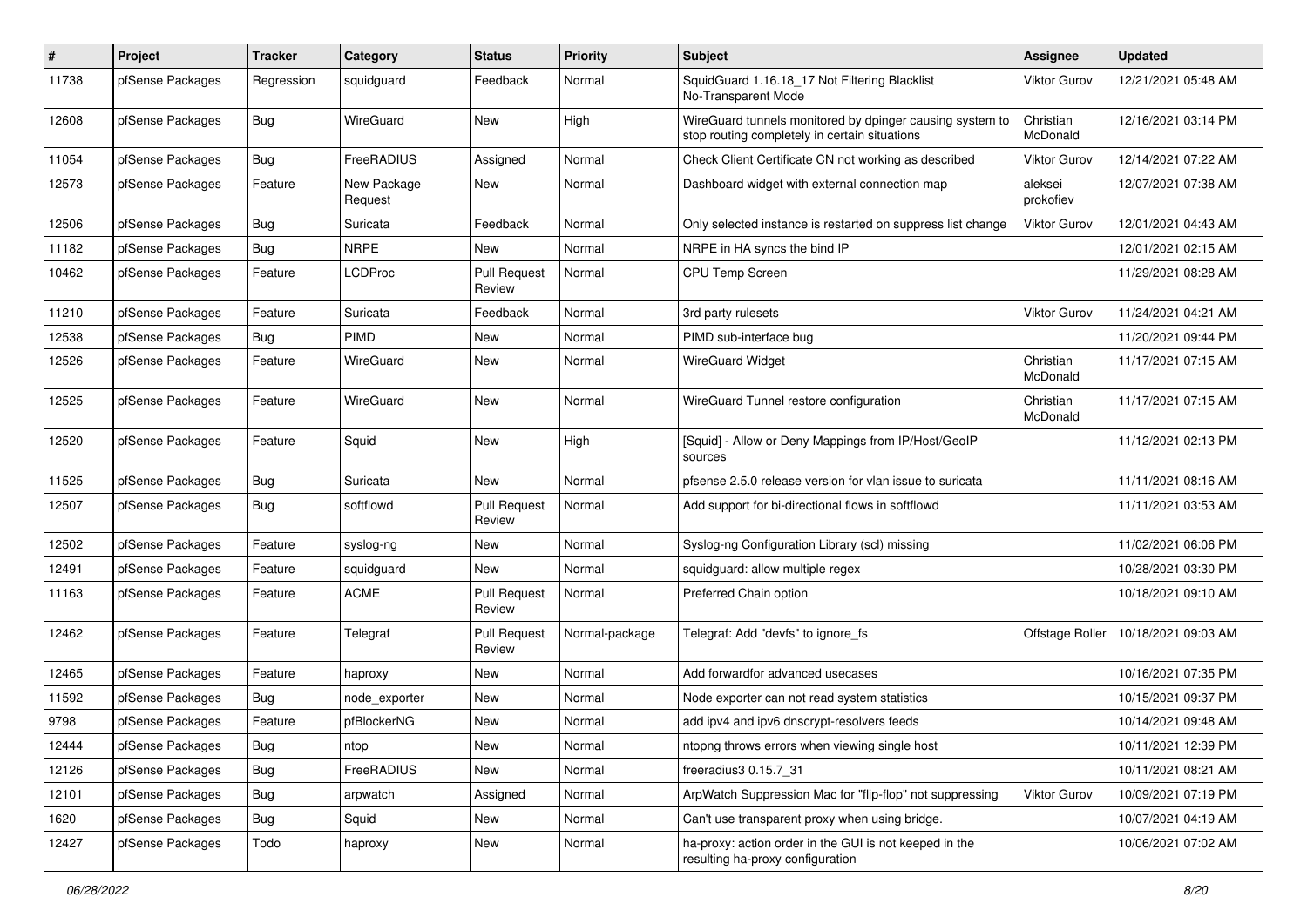| $\#$  | <b>Project</b>   | <b>Tracker</b> | Category                 | <b>Status</b> | <b>Priority</b> | <b>Subject</b>                                                                                 | <b>Assignee</b>     | <b>Updated</b>      |
|-------|------------------|----------------|--------------------------|---------------|-----------------|------------------------------------------------------------------------------------------------|---------------------|---------------------|
| 10739 | pfSense Packages | Feature        | haproxy                  | Feedback      | Normal          | Update HAproxy-devel package to 2.2 and HAproxy to 2.0                                         | <b>Viktor Gurov</b> | 10/03/2021 03:53 PM |
| 12188 | pfSense Packages | <b>Bug</b>     | OpenVPN Client<br>Export | New           | Normal          | client export breaks multi remote configurations                                               |                     | 10/02/2021 05:58 PM |
| 12033 | pfSense Packages | <b>Bug</b>     | pfBlockerNG              | New           | Normal          | maxmindb and sqlite3 modules not found                                                         |                     | 10/01/2021 04:42 AM |
| 11961 | pfSense Packages | Bug            | <b>FRR</b>               | Feedback      | Normal          | FRR OSPF add unwanted area 0 authentication to router<br>ospf                                  | <b>Viktor Gurov</b> | 09/16/2021 10:25 PM |
| 12167 | pfSense Packages | Bug            | <b>FRR</b>               | Feedback      | Normal          | BGP TCP setkey not set if neighbor is in peer group                                            | <b>Viktor Gurov</b> | 09/16/2021 09:38 AM |
| 12369 | pfSense Packages | Feature        | Mail report              | New           | Low             | Skip If No Content issue                                                                       |                     | 09/14/2021 06:40 AM |
| 11135 | pfSense Packages | Bug            | haproxy                  | Feedback      | High            | HAproxy OCSP reponse crontab bug                                                               | <b>Viktor Gurov</b> | 09/10/2021 11:51 AM |
| 12322 | pfSense Packages | Bug            | Suricata                 | Feedback      | Normal          | Suricata creates invalid HOME NET entries                                                      | <b>Viktor Gurov</b> | 09/10/2021 11:42 AM |
| 11295 | pfSense Packages | Feature        | pfBlockerNG              | Feedback      | Normal          | <b>DNSBL IDN support</b>                                                                       | <b>Viktor Gurov</b> | 09/10/2021 11:33 AM |
| 12358 | pfSense Packages | Feature        | pfBlockerNG              | New           | Normal          | IP List Copy/Import/Export                                                                     |                     | 09/09/2021 01:56 PM |
| 11742 | pfSense Packages | Bug            | Suricata                 | New           | Normal          | Blocking / Unblocking is not working correctly.                                                |                     | 09/01/2021 11:08 AM |
| 10693 | pfSense Packages | Bug            | <b>BIND</b>              | New           | Normal          | pfSense Bind Zone Editor UI does not update zone serial<br>number when a change is made        |                     | 09/01/2021 12:51 AM |
| 12308 | pfSense Packages | Feature        | New Package<br>Request   | <b>New</b>    | Normal          | Dynamicaly Update Firewall Aliases from OpenVPN LDAP<br>Group membership of the connected user |                     | 08/27/2021 12:51 AM |
| 2292  | pfSense Packages | Feature        | Suricata                 | Feedback      | Normal          | GeoIP look on the Alerts, Blocked and Files pages                                              | <b>Viktor Gurov</b> | 08/23/2021 08:16 AM |
| 12286 | pfSense Packages | <b>Bug</b>     | <b>FreeRADIUS</b>        | New           | Normal          | Add support for ntlm auth in LDAP                                                              |                     | 08/20/2021 08:27 AM |
| 12285 | pfSense Packages | Feature        | Suricata                 | In Progress   | Normal          | Add more EVE Logged Traffic protocols                                                          | <b>Viktor Gurov</b> | 08/20/2021 08:22 AM |
| 6964  | pfSense Packages | Bug            | Suricata                 | Feedback      | Normal          | Host OS Policy Assignment broken when using "Import" or<br>"Aliases" buttons                   | <b>Viktor Gurov</b> | 08/20/2021 07:52 AM |
| 10872 | pfSense Packages | Feature        | Suricata                 | Feedback      | Normal          | Add adjustable notification for Severity Alert                                                 | <b>Viktor Gurov</b> | 08/20/2021 07:52 AM |
| 9852  | pfSense Packages | Feature        | Suricata                 | Feedback      | Normal          | show File-Store directory listing                                                              | <b>Viktor Gurov</b> | 08/20/2021 07:52 AM |
| 12278 | pfSense Packages | Regression     | Zabbix                   | Feedback      | Normal          | Invalid plugin certificates() function name                                                    | <b>Viktor Gurov</b> | 08/19/2021 05:52 AM |
| 11780 | pfSense Packages | Bug            | Suricata                 | New           | Very High       | Suricata package fails to prune suricata.log                                                   |                     | 08/06/2021 07:18 AM |
| 11847 | pfSense Packages | Bug            | <b>FRR</b>               | Feedback      | Normal          | Filters not applied to PEER Groups                                                             | <b>Viktor Gurov</b> | 07/30/2021 07:45 PM |
| 12179 | pfSense Packages | Feature        | qemu-guest-agent         | New           | Normal          | QEMU package                                                                                   |                     | 07/30/2021 08:02 AM |
| 12178 | pfSense Packages | Bug            | WireGuard                | <b>New</b>    | Low             | WireGuard always shows 'Configuring WireGuard<br>tunnelsdone.' message on boot                 |                     | 07/30/2021 06:58 AM |
| 11410 | pfSense Packages | Feature        | New Package<br>Request   | New           | Normal          | adding bpytop (former Bashtop)                                                                 |                     | 07/26/2021 12:33 PM |
| 12160 | pfSense Packages | Regression     | syslog-ng                | Feedback      | High            | An invalid configuration is generated when choosing TLS as<br>the default protocol             | Jim Pingle          | 07/23/2021 03:27 PM |
| 11980 | pfSense Packages | Bug            | <b>FreeRADIUS</b>        | Feedback      | Normal          | EAP does not work with SQL backend                                                             |                     | 07/21/2021 07:24 AM |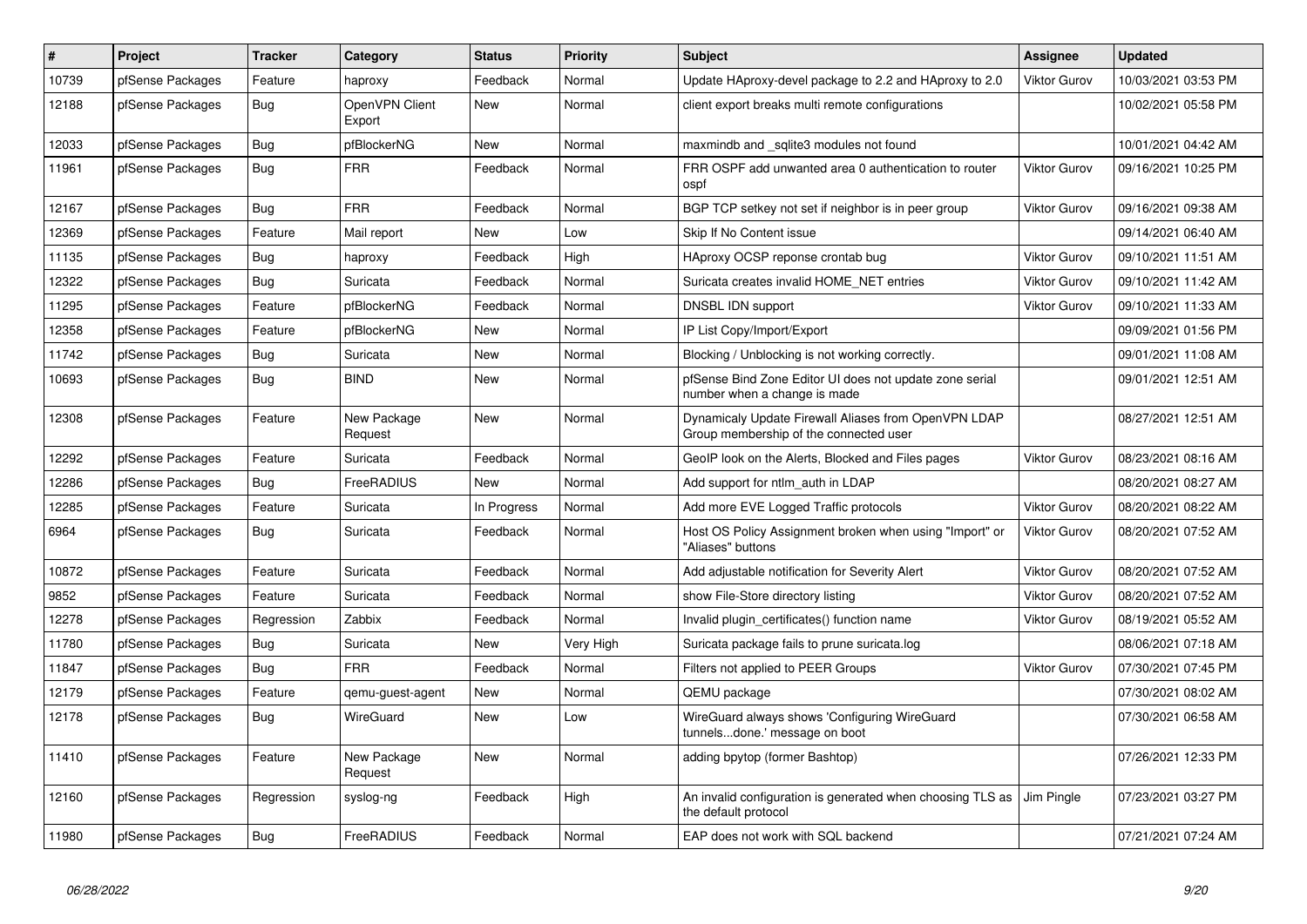| #     | Project          | Tracker    | Category                    | <b>Status</b> | Priority | <b>Subject</b>                                                                  | Assignee            | <b>Updated</b>      |
|-------|------------------|------------|-----------------------------|---------------|----------|---------------------------------------------------------------------------------|---------------------|---------------------|
| 12036 | pfSense Packages | Bug        | Zabbix                      | Feedback      | Normal   | Certificate Manager page do not show Zabbix used<br>certificates                | <b>Viktor Gurov</b> | 07/15/2021 11:46 AM |
| 12130 | pfSense Packages | <b>Bug</b> | Zeek                        | New           | Normal   | Zeek fails to start                                                             |                     | 07/15/2021 02:00 AM |
| 11681 | pfSense Packages | Bug        | <b>FRR</b>                  | Feedback      | Normal   | FRR generates invalid BFD configuration after removing<br>interfaces            | <b>Viktor Gurov</b> | 07/14/2021 04:40 PM |
| 11746 | pfSense Packages | Bug        | FreeRADIUS                  | Feedback      | Normal   | Second LDAP server configuration misses the ipaNThash<br>control attribute      | <b>Viktor Gurov</b> | 07/14/2021 01:44 PM |
| 11756 | pfSense Packages | <b>Bug</b> | haproxy                     | Feedback      | Normal   | HaProxy does not transfer backend states during reload                          | <b>Viktor Gurov</b> | 07/14/2021 01:21 PM |
| 11515 | pfSense Packages | <b>Bug</b> | node exporter               | Feedback      | Normal   | node exporter 0.18.1 1 - Unable to interact or start the<br>service from web ui | <b>Viktor Gurov</b> | 07/14/2021 12:37 PM |
| 11534 | pfSense Packages | Regression | FreeRADIUS                  | <b>New</b>    | High     | FreeRADIUS EAP anonymous connection forbidden<br>out-of-tunnel                  |                     | 07/14/2021 02:32 AM |
| 11997 | pfSense Packages | <b>Bug</b> | <b>IPsec Profile Wizard</b> | <b>New</b>    | Normal   | Add Support for Android Strongswan Profiles in the Profile<br>Wizard            | Jim Pingle          | 07/10/2021 07:51 PM |
| 11165 | pfSense Packages | Feature    | OpenVPN Client<br>Export    | New           | Very Low | OpenVPN Exporter - Allow for name customization                                 |                     | 07/10/2021 12:58 PM |
| 12097 | pfSense Packages | Feature    | pfBlockerNG                 | New           | Normal   | Add dnsbl and geoip logs to system log                                          |                     | 07/06/2021 01:25 PM |
| 11610 | pfSense Packages | Bug        | NET-SNMP                    | New           | Normal   | NET-SNMP is not setting the correct permissions on AgentX                       |                     | 06/28/2021 07:54 AM |
| 12084 | pfSense Packages | Bug        | <b>FRR</b>                  | New           | Normal   | libfrr.so.0 error on SG-1100                                                    |                     | 06/26/2021 08:22 AM |
| 9895  | pfSense Packages | Bug        | Snort                       | New           | Normal   | snort reinstallation failed                                                     |                     | 06/23/2021 08:01 AM |
| 11937 | pfSense Packages | <b>Bug</b> | haproxy                     | Feedback      | Normal   | HAproxy "Use Client-IP" option breaks Captive Portal                            | <b>Viktor Gurov</b> | 06/22/2021 08:48 AM |
| 11491 | pfSense Packages | <b>Bug</b> | haproxy                     | Feedback      | Normal   | haproxy-devel v0.62 2 - startup error 'httpchk'                                 | <b>Viktor Gurov</b> | 06/22/2021 08:46 AM |
| 12009 | pfSense Packages | Bug        | Zabbix                      | New           | Normal   | Zabbix Agent starts twice by /etc/rc.start packages                             |                     | 06/08/2021 01:35 AM |
| 11963 | pfSense Packages | Feature    | <b>FRR</b>                  | New           | Normal   | Dynamically change OSPF interface costs on selected<br>interfaces on CARP event |                     | 05/26/2021 04:13 AM |
| 11936 | pfSense Packages | <b>Bug</b> | <b>FRR</b>                  | Incomplete    | High     | FRR does not connect BGP when using password                                    |                     | 05/19/2021 08:12 AM |
| 9238  | pfSense Packages | Feature    | New Package<br>Request      | New           | Normal   | Add support for Zerotier                                                        |                     | 05/17/2021 01:58 PM |
| 11802 | pfSense Packages | <b>Bug</b> | FreeRADIUS                  | New           | Normal   | FreeRADIUS sync                                                                 |                     | 05/10/2021 04:18 AM |
| 11898 | pfSense Packages | Bug        | apcupsd                     | New           | Normal   | PHP error from apcupsd dashboard widget                                         |                     | 05/07/2021 09:12 AM |
| 11890 | pfSense Packages | Feature    | New Package<br>Request      | New           | Normal   | Browser-based "clientless" VPN                                                  |                     | 05/05/2021 07:26 AM |
| 11763 | pfSense Packages | Bug        | Status_Monitoring           | New           | Normal   | Traffic graphs refresh issue                                                    |                     | 05/03/2021 09:44 AM |
| 11848 | pfSense Packages | Bug        | Squid                       | New           | Normal   | Issue with squid cache download speed                                           |                     | 04/23/2021 09:30 PM |
| 11841 | pfSense Packages | <b>Bug</b> | <b>FRR</b>                  | New           | Normal   | FRR access lists default bahavior changed to permit by<br>default               |                     | 04/22/2021 09:52 AM |
| 11835 | pfSense Packages | Bug        | <b>FRR</b>                  | New           | Normal   | FRR OSPF redistributed connected routes disappearing                            |                     | 04/22/2021 07:11 AM |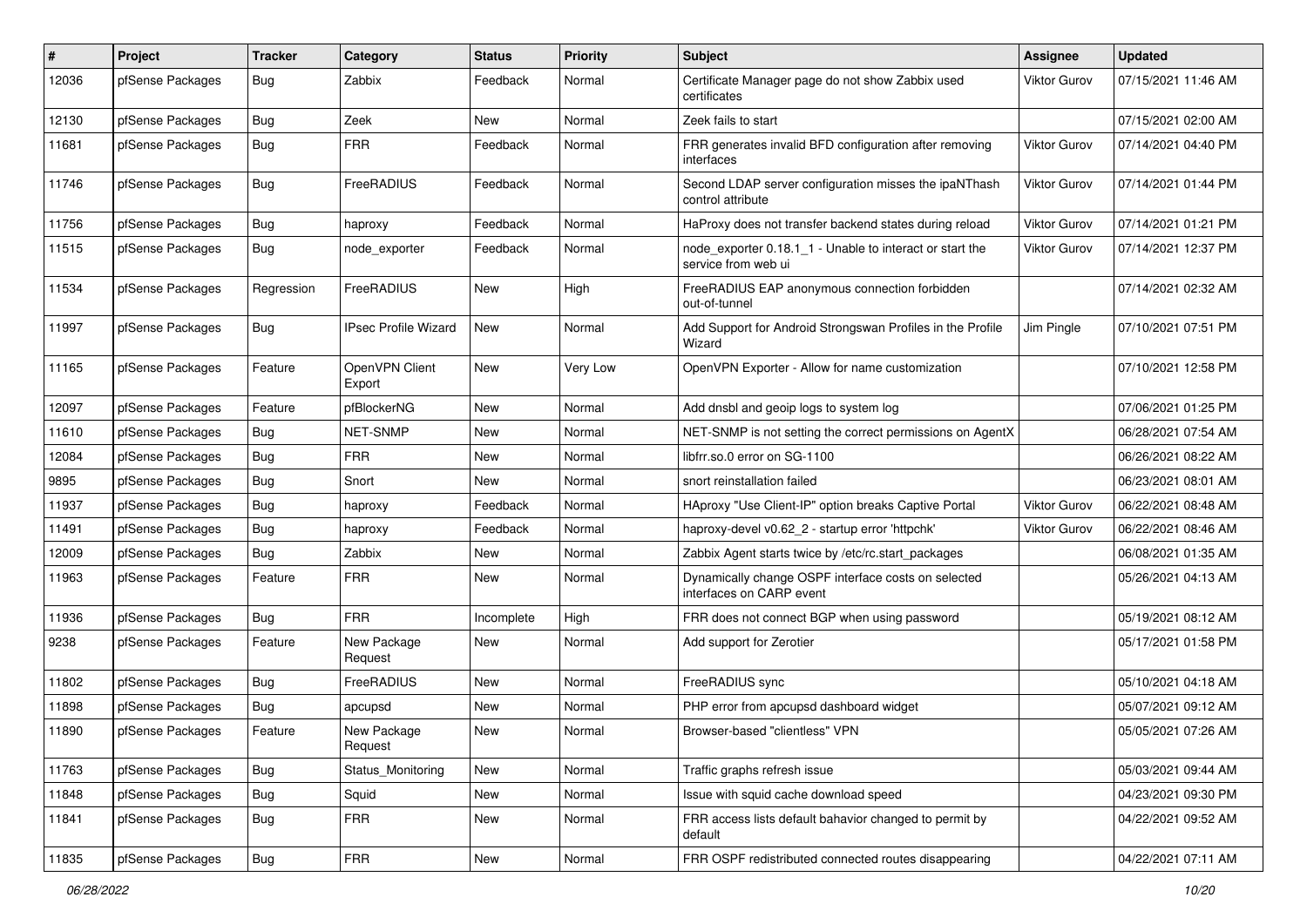| $\#$  | Project          | <b>Tracker</b> | Category                     | <b>Status</b>          | <b>Priority</b> | <b>Subject</b>                                                                          | <b>Assignee</b>      | <b>Updated</b>      |
|-------|------------------|----------------|------------------------------|------------------------|-----------------|-----------------------------------------------------------------------------------------|----------------------|---------------------|
| 11837 | pfSense Packages | Feature        | <b>FRR</b>                   | New                    | Low             | Increase field length of FRR Networks in Access Lists and<br><b>Prefix Lists</b>        |                      | 04/22/2021 07:10 AM |
| 11826 | pfSense Packages | Feature        | <b>ACME</b>                  | <b>New</b>             | Normal          | Preserve acme SAN Method parameters for new cert<br>creations                           |                      | 04/20/2021 02:02 PM |
| 11823 | pfSense Packages | Feature        | <b>FRR</b>                   | <b>New</b>             | Normal          | Route handling enhancements                                                             |                      | 04/19/2021 06:23 PM |
| 11797 | pfSense Packages | <b>Bug</b>     | <b>Status Traffic Totals</b> | <b>New</b>             | Normal          | Traffic Totals lost upon reboot when using a ramdisk for /var<br>and /tmp               | John Cornwell        | 04/10/2021 06:27 PM |
| 11749 | pfSense Packages | Feature        | pfBlockerNG                  | <b>New</b>             | Normal          | Option to disable NAT rule creation                                                     |                      | 04/06/2021 11:45 PM |
| 11784 | pfSense Packages | Feature        | squidguard                   | <b>New</b>             | Normal          | squidguard auto update blacklist option                                                 |                      | 04/06/2021 01:53 AM |
| 11777 | pfSense Packages | Bug            | Unbound                      | New                    | Very Low        | Input validation prevents DNS Resolver from being disabled                              |                      | 04/05/2021 05:51 PM |
| 11204 | pfSense Packages | <b>Bug</b>     | <b>NET-SNMP</b>              | Feedback               | Normal          | Fix net-snmp logging to syslog                                                          | Jim Pingle           | 03/19/2021 05:10 AM |
| 10990 | pfSense Packages | <b>Bug</b>     | <b>NET-SNMP</b>              | Feedback               | Normal          | net-snmp IPv6 listen address needs to be wrapped in<br>square brackets                  |                      | 03/19/2021 05:09 AM |
| 11703 | pfSense Packages | Feature        | <b>FRR</b>                   | <b>New</b>             | Normal          | add Krill and Routinator support BGP RPKI                                               |                      | 03/18/2021 07:47 PM |
| 11573 | pfSense Packages | Feature        | New Package<br>Request       | <b>New</b>             | Normal          | <b>Custom Commands</b>                                                                  |                      | 03/16/2021 07:28 PM |
| 11634 | pfSense Packages | Regression     | <b>BIND</b>                  | New                    | Normal          | bind hangs when pfsense is reconnecting as an openypn<br>client to a TUN openvpn server |                      | 03/14/2021 07:23 AM |
| 11650 | pfSense Packages | <b>Bug</b>     | <b>FRR</b>                   | <b>New</b>             | Very Low        | FRR configuration broken on restore of manually edited<br>FRR config sections           |                      | 03/10/2021 08:50 AM |
| 11377 | pfSense Packages | Bug            | <b>FRR</b>                   | Pull Request<br>Review | Normal          | <b>FRR</b> deinstall                                                                    |                      | 03/10/2021 08:21 AM |
| 9315  | pfSense Packages | Feature        | New Package<br>Request       | New                    | Normal          | Add Package: dnscrypt-proxy                                                             |                      | 03/05/2021 02:38 AM |
| 10608 | pfSense Packages | Bug            | Squid                        | Feedback               | Normal          | Update squid port to 4.11-p2                                                            |                      | 03/02/2021 04:00 AM |
| 11579 | pfSense Packages | Feature        | Snort                        | New                    | Normal          | Snort alerts or blocks trigger notifications                                            |                      | 03/01/2021 03:26 AM |
| 10429 | pfSense Packages | Bug            | <b>Status Traffic Totals</b> | <b>New</b>             | Normal          | Status Traffic Total broken 2.4.5                                                       | <b>Jared Dillard</b> | 02/27/2021 07:55 PM |
| 11567 | pfSense Packages | Feature        | Mail report                  | <b>New</b>             | Normal          | Email report add a note filed request                                                   |                      | 02/27/2021 03:44 PM |
| 11563 | pfSense Packages | Bug            | <b>BIND</b>                  | New                    | High            | BIND GUI writes TXT records > 255 characters                                            |                      | 02/27/2021 07:11 AM |
| 11477 | pfSense Packages | Bug            | <b>FRR</b>                   | Feedback               | Normal          | FRR does not recognize some BFD options                                                 | <b>Viktor Gurov</b>  | 02/26/2021 10:52 PM |
| 11375 | pfSense Packages | Bug            | apcupsd                      | New                    | Normal          | UPS Type <blank> for USB APC</blank>                                                    |                      | 02/26/2021 11:10 AM |
| 11522 | pfSense Packages | Bug            | Zabbix                       | <b>New</b>             | Normal          | fping6 error                                                                            |                      | 02/24/2021 07:13 AM |
| 11509 | pfSense Packages | <b>Bug</b>     | <b>LCDProc</b>               | <b>New</b>             | Low             | LCD package - not starting at boot - stop and start in Status<br>Window not possible    |                      | 02/23/2021 10:55 AM |
| 11490 | pfSense Packages | Bug            | Service Watchdog             | New                    | Very Low        | Service Watchdog - Impacts Reboots and Package Updates                                  |                      | 02/22/2021 12:07 PM |
| 11493 | pfSense Packages | Bug            | Zabbix                       | <b>New</b>             | Very Low        | After upgrade zabbix proxy wont start                                                   |                      | 02/21/2021 05:31 AM |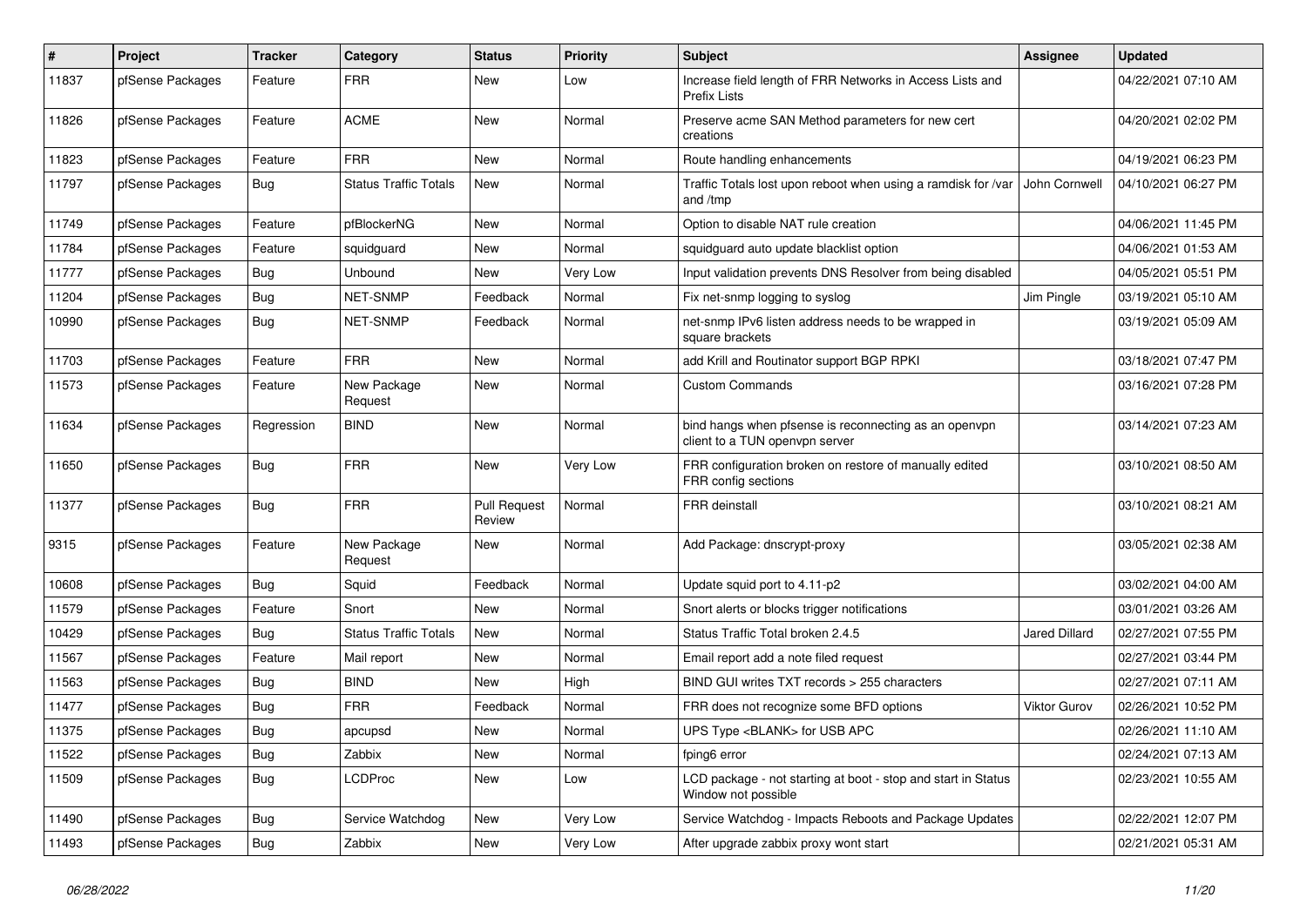| #     | Project          | <b>Tracker</b> | Category               | <b>Status</b>                 | <b>Priority</b> | <b>Subject</b>                                                                                                         | Assignee            | <b>Updated</b>      |
|-------|------------------|----------------|------------------------|-------------------------------|-----------------|------------------------------------------------------------------------------------------------------------------------|---------------------|---------------------|
| 11479 | pfSense Packages | <b>Bug</b>     | snmptt                 | New                           | Normal          | snmptt 1.4.2 does not work in daemon mode                                                                              |                     | 02/20/2021 04:37 PM |
| 11404 | pfSense Packages | Bug            | <b>FRR</b>             | Feedback                      | Normal          | Incorrect prefix/access lists migration on update                                                                      | Viktor Gurov        | 02/18/2021 09:49 AM |
| 11414 | pfSense Packages | Bug            | pfBlockerNG            | New                           | Normal          | Enabling feed "Public_DNS4_all" breaks some Google<br>services                                                         |                     | 02/13/2021 02:46 AM |
| 11411 | pfSense Packages | Feature        | New Package<br>Request | <b>New</b>                    | Normal          | Smokeping as a default latency measurement tool                                                                        |                     | 02/12/2021 09:29 PM |
| 11388 | pfSense Packages | <b>Bug</b>     | FreeRADIUS             | Feedback                      | Normal          | Captive Portal authentication error with MySQL backend                                                                 | Viktor Gurov        | 02/10/2021 08:54 AM |
| 8547  | pfSense Packages | Feature        | New Package<br>Request | New                           | Normal          | fwknop Port Knocking Package                                                                                           |                     | 02/08/2021 12:17 PM |
| 11155 | pfSense Packages | Feature        | pfBlockerNG            | Feedback                      | Normal          | SafeSearch AAAA                                                                                                        | Viktor Gurov        | 02/05/2021 04:54 AM |
| 11345 | pfSense Packages | Bug            | <b>FRR</b>             | Feedback                      | Normal          | FRR-OSPF - No "prefix-list" possible                                                                                   | Jim Pingle          | 02/04/2021 11:03 PM |
| 6022  | pfSense Packages | Feature        | New Package<br>Request | New                           | Normal          | Consider MLVPN for bonded VPN                                                                                          |                     | 01/30/2021 05:24 PM |
| 11331 | pfSense Packages | Bug            | FreeRADIUS             | Feedback                      | Normal          | FreeRADIUS latest package upgrade broke Plain Mac<br>Authentication                                                    | Viktor Gurov        | 01/30/2021 10:08 AM |
| 4088  | pfSense Packages | Bug            | squidguard             | Feedback                      | Normal          | Buggy squidgurd config file is created                                                                                 | <b>Viktor Gurov</b> | 01/28/2021 10:01 AM |
| 11248 | pfSense Packages | Feature        | squidguard             | Feedback                      | Normal          | SafeSearch update                                                                                                      | <b>Viktor Gurov</b> | 01/28/2021 10:01 AM |
| 11274 | pfSense Packages | <b>Bug</b>     | ntop                   | Feedback                      | Normal          | ntopng https web server does not present full certificate<br>chain                                                     | Viktor Gurov        | 01/28/2021 09:51 AM |
| 11301 | pfSense Packages | Feature        | <b>FRR</b>             | Feedback                      | Normal          | Switch FRR to use default rc file as a service control base                                                            | Jim Pingle          | 01/28/2021 09:35 AM |
| 11261 | pfSense Packages | Bug            | pfBlockerNG            | <b>New</b>                    | Normal          | pfBlockerNG ASN numbers in IPv4 (/IPv6) Custom_List<br>generate error(s) "Invalid numeric literal at line 1, column 7" |                     | 01/28/2021 08:34 AM |
| 10789 | pfSense Packages | Feature        | <b>FRR</b>             | Feedback                      | Normal          | FRR integrated configuration and hitless reloads                                                                       | Jim Pingle          | 01/20/2021 11:16 PM |
| 11266 | pfSense Packages | Feature        | AutoConfigBackup       | New                           | Very Low        | Give an option to list restore point in "reverse" order/latest at<br>the top.                                          |                     | 01/19/2021 06:58 PM |
| 11260 | pfSense Packages | Feature        | pfBlockerNG            | New                           | Normal          | pfBlockerNG: predefined ASN groups for Google,<br>Facebook, Apple, etc with useful selections                          |                     | 01/18/2021 03:46 PM |
| 7903  | pfSense Packages | Feature        | New Package<br>Request | <b>New</b>                    | Normal          | Duo ssh package                                                                                                        |                     | 01/16/2021 12:44 AM |
| 10541 | pfSense Packages | Feature        | Squid                  | Feedback                      | Normal          | Squid failover and load balancing                                                                                      | Viktor Gurov        | 01/14/2021 07:34 AM |
| 11206 | pfSense Packages | Feature        | <b>FRR</b>             | <b>Pull Request</b><br>Review | Normal          | <b>FRR 7.5</b>                                                                                                         | Jim Pingle          | 01/08/2021 12:47 PM |
| 11180 | pfSense Packages | Bug            | Filer                  | Feedback                      | Normal          | Filer run action for files on sync that wan't been modified                                                            | Viktor Gurov        | 01/08/2021 07:27 AM |
| 11235 | pfSense Packages | Bug            | Filer                  | New                           | Normal          | Filer run script when "state" unchanged                                                                                |                     | 01/08/2021 07:24 AM |
| 11227 | pfSense Packages | Feature        | pfBlockerNG            | New                           | Normal          | Feeds update                                                                                                           |                     | 01/07/2021 12:11 AM |
| 11209 | pfSense Packages | Feature        | pfBlockerNG            | New                           | Normal          | pfBlockerNG soft blocking                                                                                              |                     | 01/01/2021 02:07 PM |
| 11200 | pfSense Packages | Feature        | Squid                  | New                           | Normal          | Squid reverse proxy + multiple ssl certificates                                                                        |                     | 12/31/2020 03:50 AM |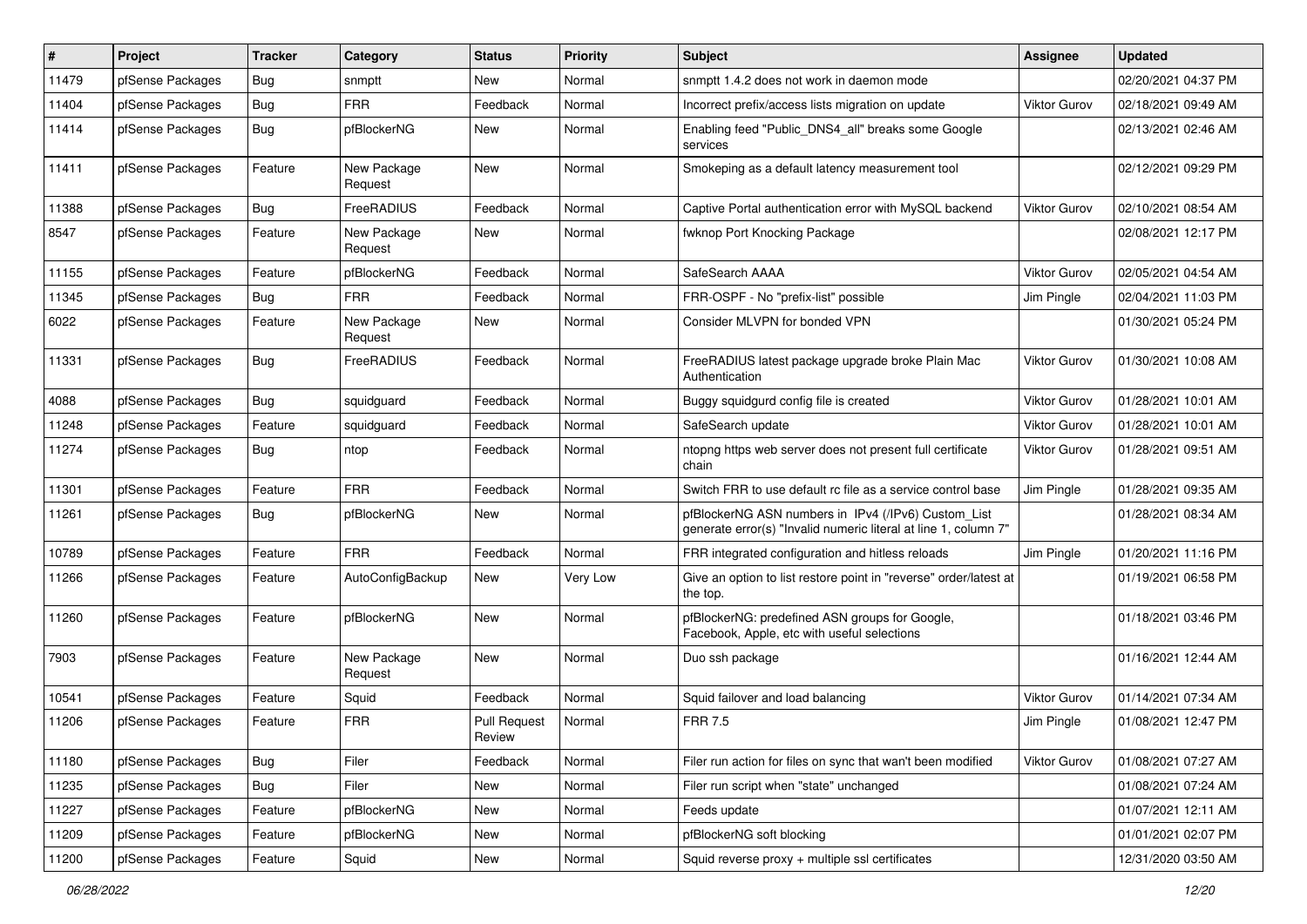| $\pmb{\#}$ | Project          | <b>Tracker</b> | Category                     | <b>Status</b> | <b>Priority</b> | Subject                                                                                 | <b>Assignee</b>      | <b>Updated</b>      |
|------------|------------------|----------------|------------------------------|---------------|-----------------|-----------------------------------------------------------------------------------------|----------------------|---------------------|
| 11178      | pfSense Packages | Feature        | Filer                        | New           | Normal          | Filer do not ask what to do with previous filename                                      |                      | 12/31/2020 02:45 AM |
| 10935      | pfSense Packages | <b>Bug</b>     | <b>FRR</b>                   | <b>New</b>    | Normal          | FRR 0.6.7-6 - BGPD service recycled IPv6 without Route<br>Map                           |                      | 12/30/2020 05:00 PM |
| 11158      | pfSense Packages | <b>Bug</b>     | <b>FRR</b>                   | <b>New</b>    | High            | <b>FRR Prefix Lists</b>                                                                 |                      | 12/30/2020 04:55 PM |
| 11000      | pfSense Packages | Bug            | haproxy                      | New           | Very Low        | haproxy deprecated trick suggested                                                      |                      | 12/23/2020 02:55 PM |
| 11156      | pfSense Packages | Feature        | pfBlockerNG                  | New           | Normal          | Add an option include subdomains for the noAAAA feature                                 |                      | 12/11/2020 10:19 AM |
| 11138      | pfSense Packages | Feature        | FreeRADIUS                   | New           | Normal          | new WebGUI checkboxes needed                                                            |                      | 12/07/2020 08:28 AM |
| 10516      | pfSense Packages | Bug            | <b>FRR</b>                   | <b>New</b>    | Normal          | <b>FRR Access list</b>                                                                  |                      | 12/06/2020 11:02 PM |
| 11099      | pfSense Packages | Feature        | pfBlockerNG                  | New           | Normal          | DNSBL blocking by schedule                                                              |                      | 11/25/2020 12:12 AM |
| 11092      | pfSense Packages | Feature        | pfBlockerNG                  | <b>New</b>    | Normal          | Detecting DNS tunneling                                                                 |                      | 11/21/2020 04:53 AM |
| 7267       | pfSense Packages | Bug            | <b>Status Traffic Totals</b> | <b>New</b>    | Normal          | Status Traffic Totals - Stacked Bar - Scale not high enough                             | <b>Jared Dillard</b> | 11/18/2020 07:38 AM |
| 11074      | pfSense Packages | <b>Bug</b>     | <b>BIND</b>                  | New           | Low             | bind Zone Settings Zones, Save button opens "Confirmation"<br>required to save changes" |                      | 11/16/2020 11:08 AM |
| 11040      | pfSense Packages | <b>Bug</b>     | pfBlockerNG                  | New           | Normal          | pfb filter core faults when clearing firewall log                                       |                      | 11/07/2020 01:44 PM |
| 11026      | pfSense Packages | Feature        | FreeRADIUS                   | <b>New</b>    | Low             | Feedback on Packages - FreeRADIUS package                                               |                      | 11/02/2020 07:21 AM |
| 10994      | pfSense Packages | Bug            | squidguard                   | <b>New</b>    | Low             | SquidGuard Blacklists Restore Default button does not work                              |                      | 10/20/2020 12:26 PM |
| 10841      | pfSense Packages | Feature        | pfBlockerNG                  | <b>New</b>    | Normal          | Allow per Source/VLAN/Network individual black&whitelists                               |                      | 10/18/2020 07:42 AM |
| 10989      | pfSense Packages | <b>Bug</b>     | Snort                        | <b>New</b>    | Low             | Snort alert page has hidden characters in IPv6 address                                  |                      | 10/17/2020 04:06 PM |
| 10791      | pfSense Packages | <b>Bug</b>     | <b>PIMD</b>                  | New           | Normal          | Valid (vlan)interfaces do not get vif reporting "Invalid phyint<br>address"             |                      | 10/06/2020 09:20 AM |
| 6176       | pfSense Packages | Feature        | OpenVPN Client<br>Export     | <b>New</b>    | Normal          | Privilege for OpenVPN Client Export                                                     |                      | 10/05/2020 07:33 AM |
| 9545       | pfSense Packages | Feature        | <b>FRR</b>                   | <b>New</b>    | Normal          | Enable MULTIPATH in FRR                                                                 | Jim Pingle           | 09/18/2020 12:52 PM |
| 8216       | pfSense Packages | Feature        | Telegraf                     | <b>New</b>    | Normal          | Add prometheus output for telegraf                                                      |                      | 09/09/2020 05:33 AM |
| 10865      | pfSense Packages | Feature        | squidguard                   | New           | Normal          | squidGuard lacks options to send traffic action logs to<br>syslog server                |                      | 09/05/2020 01:21 AM |
| 10845      | pfSense Packages | Bug            | apcupsd                      | <b>New</b>    | Normal          | apcupsd doesn't stop when not enabled                                                   |                      | 08/24/2020 10:16 AM |
| 10831      | pfSense Packages | Feature        | New Package<br>Request       | <b>New</b>    | Very Low        | Integration of nntp-proxy into pfsense                                                  |                      | 08/13/2020 09:09 AM |
| 10600      | pfSense Packages | Feature        | pfBlockerNG                  | New           | Normal          | Add support for pfBlockerNG "Action list" feature                                       |                      | 08/10/2020 02:39 AM |
| 10347      | pfSense Packages | Feature        | OpenVPN Client<br>Export     | New           | Normal          | Request to add pull-filter                                                              |                      | 07/29/2020 08:11 AM |
| 10783      | pfSense Packages | Bug            | ntop                         | New           | Normal          | NtopNG is very unstable on arm64                                                        |                      | 07/22/2020 09:07 AM |
| 10760      | pfSense Packages | Bug            | <b>BIND</b>                  | New           | High            | pfSense BIND 9.14.12 server terminates due to assertion<br>failure                      |                      | 07/11/2020 04:53 PM |
| 6831       | pfSense Packages | Feature        | Snort                        | New           | Normal          | Snort does not support aliases containing FQDN                                          |                      | 07/11/2020 12:51 PM |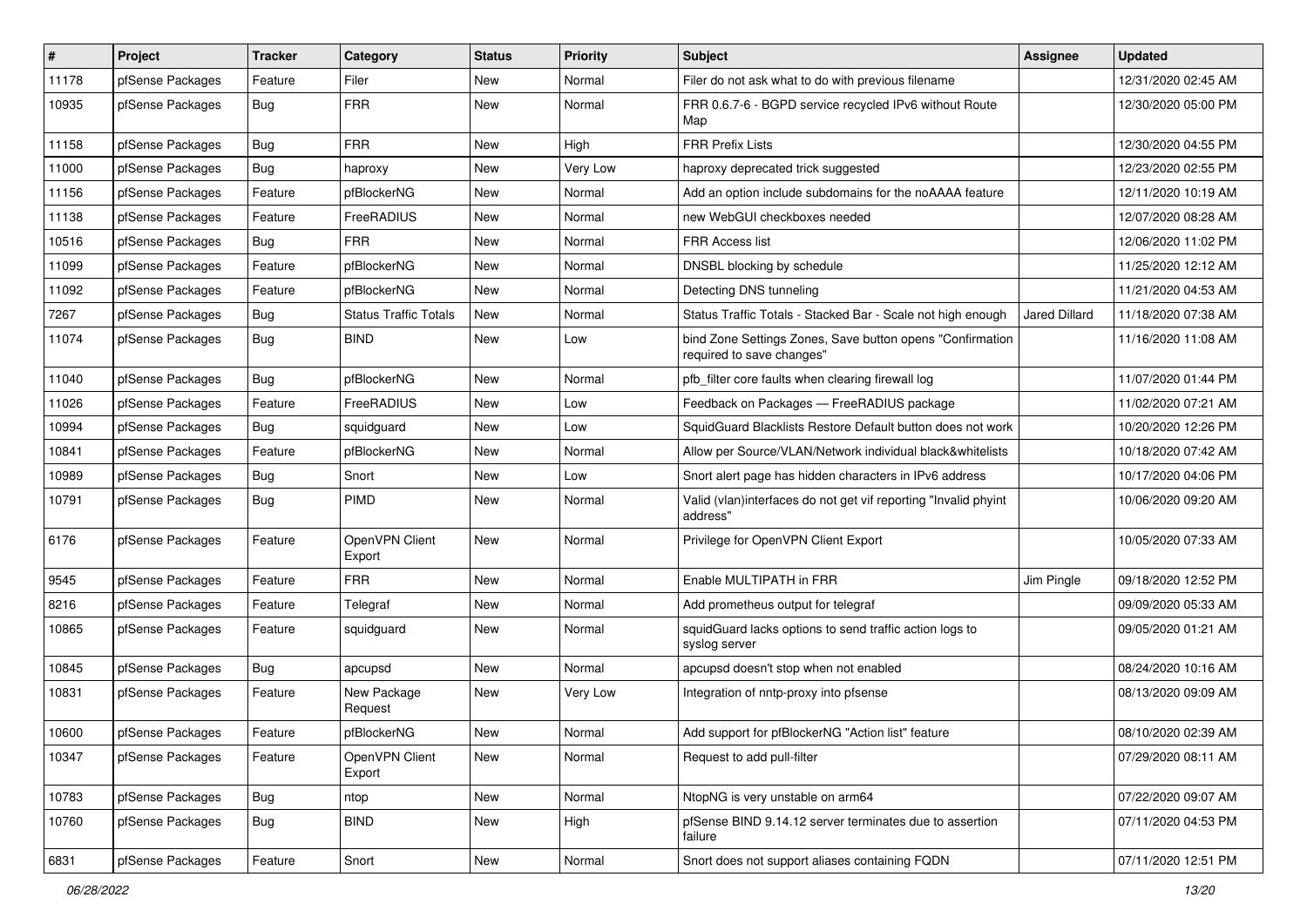| $\vert$ # | Project          | <b>Tracker</b> | Category                     | <b>Status</b> | <b>Priority</b> | <b>Subject</b>                                                                                                                                              | <b>Assignee</b>      | <b>Updated</b>      |
|-----------|------------------|----------------|------------------------------|---------------|-----------------|-------------------------------------------------------------------------------------------------------------------------------------------------------------|----------------------|---------------------|
| 10695     | pfSense Packages | Bug            | FreeRADIUS                   | <b>New</b>    | Normal          | Free Radius Accounting skipping MBs after reboot due to<br>power down                                                                                       |                      | 06/24/2020 04:49 AM |
| 10653     | pfSense Packages | Feature        | <b>FRR</b>                   | <b>New</b>    | Normal          | Allow to download frr status                                                                                                                                | Jim Pingle           | 06/11/2020 01:21 AM |
| 10601     | pfSense Packages | Bug            | Status_Monitoring            | <b>New</b>    | Normal          | Dashboard->Traffic Graphs Scale is capped for outbound                                                                                                      |                      | 05/29/2020 10:13 AM |
| 10606     | pfSense Packages | Bug            | Snort                        | <b>New</b>    | Normal          | Snort Inline stopped working after upgrade to FreeBSD 12.1<br>(network traffic blocked after heavy load randomly)                                           |                      | 05/28/2020 10:06 AM |
| 10590     | pfSense Packages | Bug            | pfBlockerNG                  | <b>New</b>    | Normal          | pfBlockerNG: Invalid argument supplied for foreach()                                                                                                        |                      | 05/26/2020 08:22 AM |
| 9139      | pfSense Packages | <b>Bug</b>     | Telegraf                     | <b>New</b>    | Normal          | telegraf: add ping for default gateway(s)                                                                                                                   |                      | 05/21/2020 04:23 PM |
| 10570     | pfSense Packages | Feature        | OpenVPN Client<br>Export     | <b>New</b>    | Very Low        | OpenVPN Export for iOS should use .ovpn12 for certs and<br>private key                                                                                      |                      | 05/19/2020 10:12 AM |
| 10547     | pfSense Packages | Feature        | New Package<br>Request       | <b>New</b>    | Normal          | Add package addrwatch. Addrwatch is like arpwatch but<br>works with ipv4 and ipv6                                                                           |                      | 05/11/2020 09:20 AM |
| 10503     | pfSense Packages | Bug            | <b>FRR</b>                   | New           | Normal          | Flapping any GW in multi-WAN influences restating all<br>IPsec tunnels in FRR which leads to dropping all IPsec VTI<br>static routes and related BGP issues |                      | 05/08/2020 07:51 PM |
| 10526     | pfSense Packages | <b>Bug</b>     | pfBlockerNG                  | <b>New</b>    | Normal          | Package pfBlockerNG Crashes on Alert view                                                                                                                   |                      | 05/04/2020 08:59 AM |
| 10487     | pfSense Packages | <b>Bug</b>     | Telegraf                     | <b>New</b>    | Normal          | Telegraf package not sending logs to influxdb server                                                                                                        |                      | 05/03/2020 07:09 PM |
| 9537      | pfSense Packages | <b>Bug</b>     | <b>Status Traffic Totals</b> | <b>New</b>    | Normal          | One month offset in displayed data between time changes                                                                                                     | <b>Jared Dillard</b> | 05/01/2020 08:27 AM |
| 10472     | pfSense Packages | Feature        | Suricata                     | <b>New</b>    | Low             | Blocked host alert table break out by timestamp and type to<br>allow sorting by date                                                                        |                      | 04/17/2020 12:46 PM |
| 9774      | pfSense Packages | Feature        | Squid                        | <b>New</b>    | Normal          | Squid logs / remote logs                                                                                                                                    |                      | 04/17/2020 06:18 AM |
| 10377     | pfSense Packages | Feature        | FreeRADIUS                   | <b>New</b>    | Very Low        | Allow usage of TOTP (Google-Authenticator) without PIN                                                                                                      |                      | 03/30/2020 11:43 AM |
| 10370     | pfSense Packages | <b>Bug</b>     | ntop                         | <b>New</b>    | Normal          | ntopng Timeseries not send to InfluxDB                                                                                                                      |                      | 03/30/2020 09:42 AM |
| 9616      | pfSense Packages | Feature        | New Package<br>Request       | New           | Normal          | Package for Docs                                                                                                                                            |                      | 03/26/2020 06:34 AM |
| 10358     | pfSense Packages | Feature        | <b>FRR</b>                   | <b>New</b>    | Very Low        | <b>Stage FRR Configuration Changes</b>                                                                                                                      |                      | 03/19/2020 06:48 AM |
| 10279     | pfSense Packages | Bug            | open-vm-tools                | <b>New</b>    | Normal          | pfSense's OpenVM Tools on ESXi 6.7 no longer provides<br>guest vm functionality                                                                             |                      | 03/01/2020 06:07 PM |
| 10292     | pfSense Packages | Bug            | Suricata                     | <b>New</b>    | Normal          | Suricata not respecting SID Mgmt list                                                                                                                       |                      | 02/27/2020 01:02 PM |
| 10265     | pfSense Packages | <b>Bug</b>     | <b>Notes</b>                 | <b>New</b>    | Very Low        | Adding a Note with malformed title will force system restore                                                                                                |                      | 02/27/2020 10:12 AM |
| 10294     | pfSense Packages | <b>Bug</b>     | <b>FRR</b>                   | <b>New</b>    | Normal          | FRR Route Counts Incorrect on Status Page                                                                                                                   | Jim Pingle           | 02/26/2020 11:08 AM |
| 10278     | pfSense Packages | <b>Bug</b>     | pfBlockerNG                  | <b>New</b>    | Normal          | pfBlockerNG: Formatting issue on DNSBL stats page                                                                                                           |                      | 02/24/2020 01:36 PM |
| 9934      | pfSense Packages | <b>Bug</b>     | Suricata                     | <b>New</b>    | Normal          | suricata update kills WAN interface                                                                                                                         |                      | 02/20/2020 09:17 AM |
| 10252     | pfSense Packages | Bug            | pfBlockerNG                  | <b>New</b>    | High            | pfblockerng-devel                                                                                                                                           |                      | 02/11/2020 05:18 PM |
| 10253     | pfSense Packages | Bug            | pfBlockerNG                  | New           | Normal          | pfblockerng-devel uses user interface for VIP causing<br>issues with other services                                                                         |                      | 02/11/2020 09:17 AM |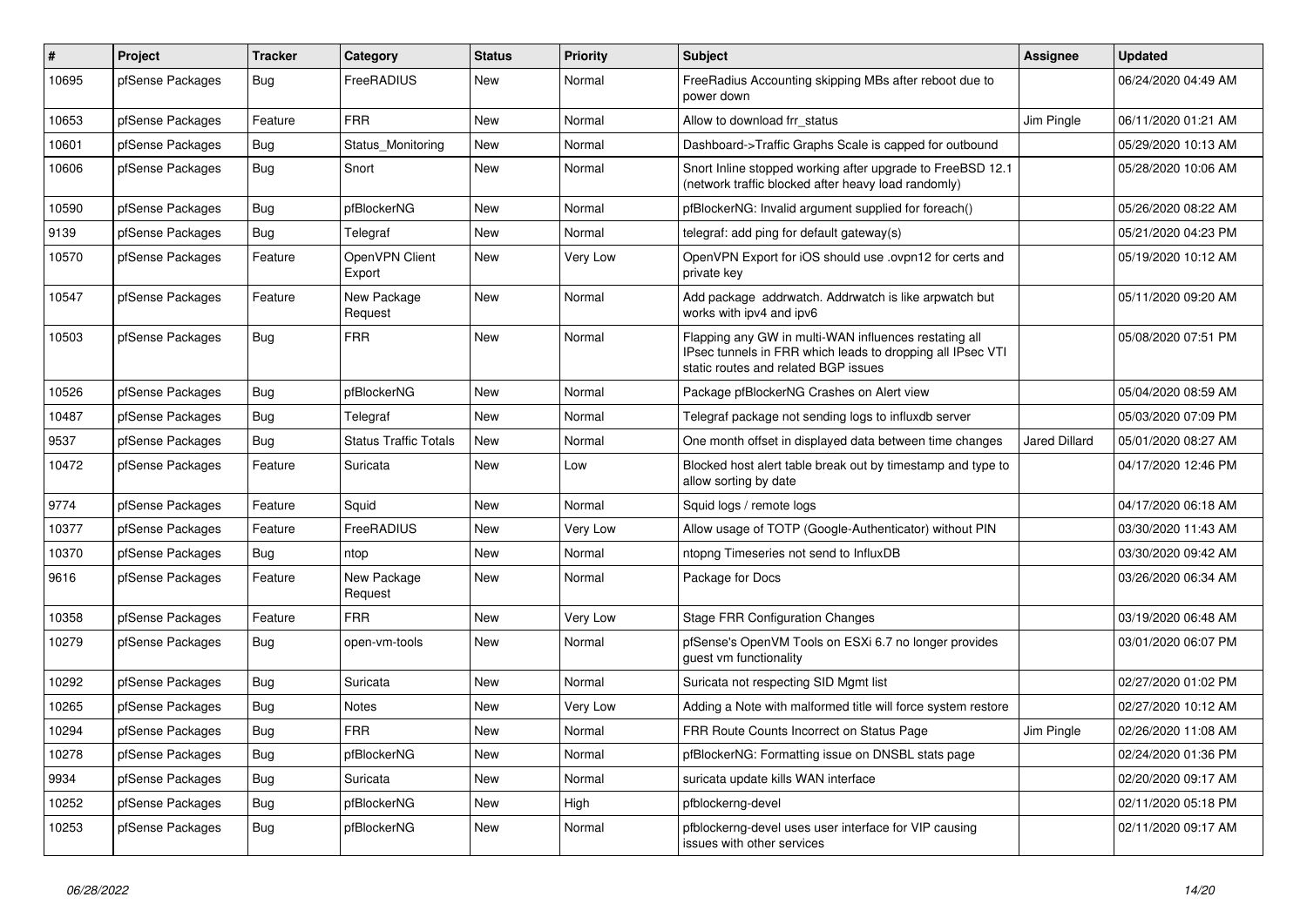| $\vert$ # | <b>Project</b>   | <b>Tracker</b> | Category                 | <b>Status</b> | <b>Priority</b> | <b>Subject</b>                                                                                       | <b>Assignee</b> | <b>Updated</b>      |
|-----------|------------------|----------------|--------------------------|---------------|-----------------|------------------------------------------------------------------------------------------------------|-----------------|---------------------|
| 10188     | pfSense Packages | <b>Bug</b>     | pfBlockerNG              | <b>New</b>    | Normal          | Reputation tab is not working                                                                        |                 | 01/24/2020 10:06 AM |
| 10164     | pfSense Packages | <b>Bug</b>     | pfBlockerNG              | <b>New</b>    | Normal          | pfBlockerNG dashboard widget position is not maintained<br>when updating                             |                 | 01/06/2020 10:06 AM |
| 10160     | pfSense Packages | Feature        | New Package<br>Request   | <b>New</b>    | Normal          | Dedicated Maxmind GeoIP package including license<br>registration                                    |                 | 01/03/2020 10:31 PM |
| 9676      | pfSense Packages | Bug            | pfBlockerNG              | <b>New</b>    | Normal          | AS lookup fails                                                                                      |                 | 12/26/2019 12:17 AM |
| 9999      | pfSense Packages | <b>Bug</b>     | pfBlockerNG              | <b>New</b>    | Normal          | unbound fatal error if System Domain in DNSBL and<br>System Domain Local Zone Type is Redirect       |                 | 12/25/2019 08:10 AM |
| 9973      | pfSense Packages | Feature        | <b>NRPE</b>              | <b>New</b>    | Normal          | Nagios NRPE package isn't IPv6 capable                                                               |                 | 12/20/2019 03:15 PM |
| 9912      | pfSense Packages | Feature        | ntop                     | <b>New</b>    | Normal          | add custom DPI to ntopng                                                                             |                 | 11/18/2019 10:57 AM |
| 9497      | pfSense Packages | Bug            | AWS VPC                  | <b>New</b>    | Normal          | AWS VPN Wizard: WebGUI times out.                                                                    |                 | 11/13/2019 10:07 AM |
| 9286      | pfSense Packages | <b>Bug</b>     | squidguard               | <b>New</b>    | Normal          | squidGuard - Unable to change IP for sgerror.php URL in<br>configuration                             |                 | 11/13/2019 10:07 AM |
| 8985      | pfSense Packages | Feature        | Suricata                 | <b>New</b>    | Normal          | Suricata: allow configuration for external/internal additional<br>storage                            |                 | 11/13/2019 10:07 AM |
| 9044      | pfSense Packages | Feature        | New Package<br>Request   | <b>New</b>    | Normal          | <b>Add SoftEther</b>                                                                                 |                 | 11/02/2019 10:51 AM |
| 9012      | pfSense Packages | <b>Bug</b>     | Squid                    | <b>New</b>    | Very Low        | Captive Portal authentication in Squid Proxy Server does<br>not work                                 |                 | 10/12/2019 05:06 AM |
| 8315      | pfSense Packages | Bug            | Mail report              | Feedback      | Normal          | Mail Report mail report send() behavior different than<br>notify_via_smtp()                          | Jim Pingle      | 09/24/2019 10:12 AM |
| 9749      | pfSense Packages | Feature        | Status Monitoring        | <b>New</b>    | Normal          | 95th percentile missing for quality in monitoring                                                    |                 | 09/12/2019 10:39 AM |
| 9724      | pfSense Packages | <b>Bug</b>     | pfBlockerNG              | <b>New</b>    | High            | pfblockerng-firewall-filter-service-will-not-start                                                   |                 | 09/05/2019 06:32 AM |
| 9725      | pfSense Packages | Feature        | <b>ACME</b>              | <b>New</b>    | Very Low        | Ability to use template variables in acme package                                                    |                 | 09/04/2019 07:12 AM |
| 9707      | pfSense Packages | Bug            | pfBlockerNG              | <b>New</b>    | Normal          | Some networks already existing in deny Feeds are not<br>stopped even if existing in custom deny list |                 | 08/28/2019 10:03 AM |
| 9704      | pfSense Packages | Feature        | FreeRADIUS               | <b>New</b>    | Normal          | Enable filter_username                                                                               |                 | 08/27/2019 12:07 PM |
| 4503      | pfSense Packages | Feature        | New Package<br>Request   | <b>New</b>    | Normal          | GNUGateKeeper H.323 Proxy Package                                                                    |                 | 08/27/2019 02:54 AM |
| 8279      | pfSense Packages | Feature        | pfBlockerNG              | <b>New</b>    | Normal          | Consider adding a new option to the Rule Order                                                       |                 | 08/20/2019 09:00 AM |
| 9662      | pfSense Packages | <b>Bug</b>     | pfBlockerNG              | <b>New</b>    | Normal          | PfblockerNG do not update after pfsense reboot and wait for<br>next cron task                        |                 | 08/20/2019 09:00 AM |
| 7414      | pfSense Packages | Feature        | Snort                    | New           | Normal          | snort needs automated refresh on ip change                                                           |                 | 08/20/2019 08:55 AM |
| 7902      | pfSense Packages | Feature        | OpenVPN Client<br>Export | New           | Low             | allow vpn client export of other to be a blank field                                                 |                 | 08/19/2019 03:33 PM |
| 7699      | pfSense Packages | Feature        | OpenVPN Client<br>Export | <b>New</b>    | Normal          | OpenVPN Client Export - Default Gateway                                                              |                 | 08/19/2019 03:32 PM |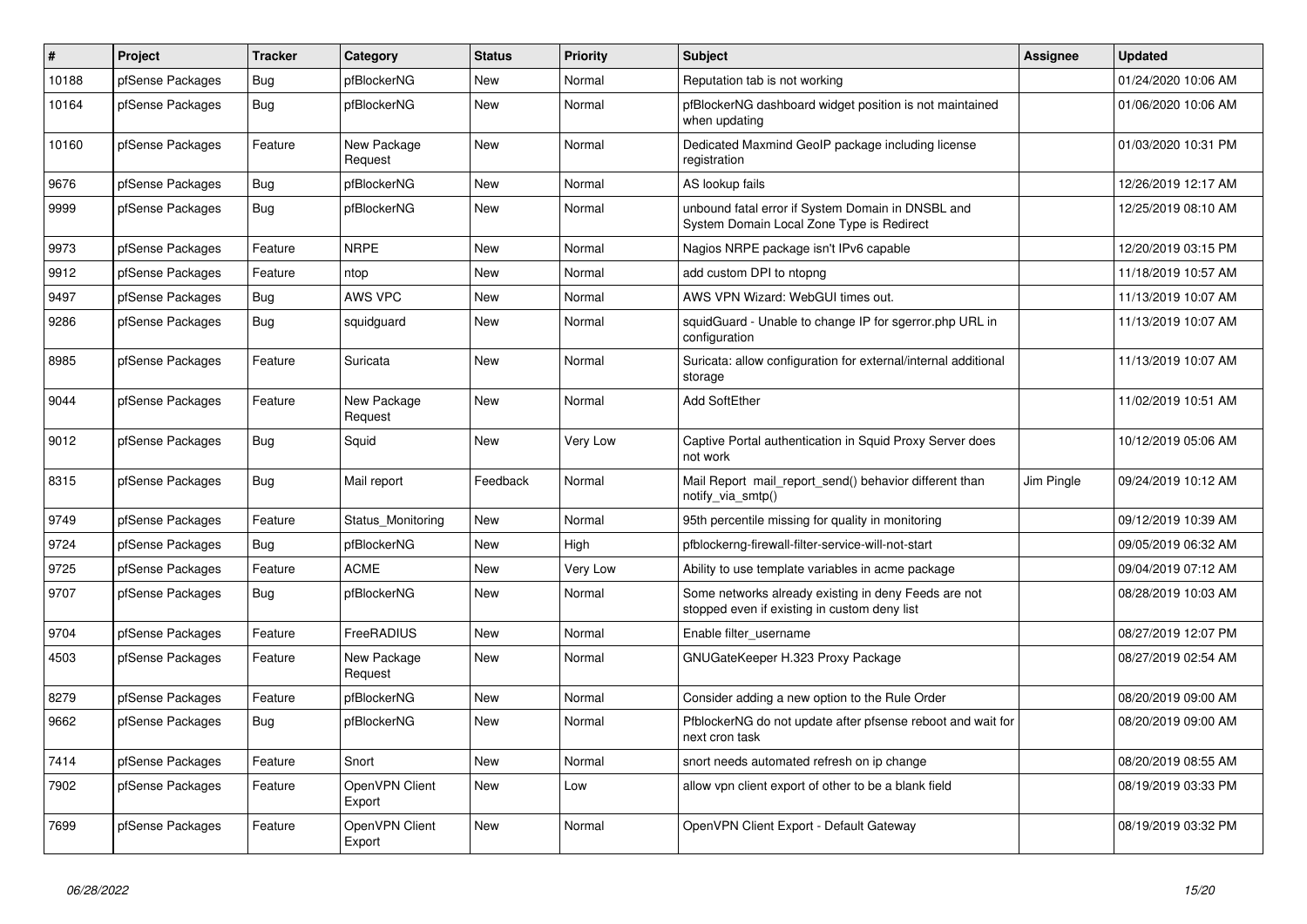| $\#$ | Project          | <b>Tracker</b> | Category                 | <b>Status</b> | <b>Priority</b> | <b>Subject</b>                                                                                                                     | <b>Assignee</b> | <b>Updated</b>      |
|------|------------------|----------------|--------------------------|---------------|-----------------|------------------------------------------------------------------------------------------------------------------------------------|-----------------|---------------------|
| 7683 | pfSense Packages | Feature        | New Package<br>Request   | <b>New</b>    | Low             | Splunk Universal Forwarder Package                                                                                                 |                 | 08/19/2019 02:54 PM |
| 9495 | pfSense Packages | <b>Bug</b>     | AWS VPC                  | <b>New</b>    | Normal          | AWS VPC VPN wizard produces incorrect config (SHA256)<br>should be SHA1)                                                           |                 | 08/19/2019 02:45 PM |
| 7686 | pfSense Packages | Feature        | haproxy                  | <b>New</b>    | Normal          | Add option in HAProxy to configure SSL defaults based on<br>the Mozilla SSL Configuration Generator                                |                 | 08/16/2019 01:09 PM |
| 8031 | pfSense Packages | Feature        | FreeRADIUS               | <b>New</b>    | Normal          | FreeRADIUS copy entry function                                                                                                     |                 | 08/16/2019 01:01 PM |
| 9486 | pfSense Packages | Bug            | softflowd                | <b>New</b>    | Very Low        | ifindex values used for softflowd are incorrect                                                                                    |                 | 08/14/2019 02:30 PM |
| 6555 | pfSense Packages | Feature        | New Package<br>Request   | <b>New</b>    | Normal          | Support IEEE 1588                                                                                                                  |                 | 08/13/2019 01:40 PM |
| 6470 | pfSense Packages | Feature        | New Package<br>Request   | <b>New</b>    | Normal          | <b>CloudFlare Integration Module</b>                                                                                               |                 | 08/13/2019 01:23 PM |
| 8251 | pfSense Packages | Bug            | FreeRADIUS               | Feedback      | Normal          | Captiveportal + FreeRadius "Last activity" resets to Session<br>start                                                              |                 | 08/13/2019 11:10 AM |
| 3424 | pfSense Packages | Feature        | New Package<br>Request   | <b>New</b>    | Normal          | <b>SCEP</b> server                                                                                                                 |                 | 08/13/2019 10:02 AM |
| 8517 | pfSense Packages | Feature        | New Package<br>Request   | <b>New</b>    | Normal          | OpenConnect client                                                                                                                 |                 | 08/13/2019 10:01 AM |
| 6789 | pfSense Packages | Feature        | Squid                    | <b>New</b>    | Normal          | disgest_ldap_auth                                                                                                                  |                 | 08/13/2019 09:57 AM |
| 4928 | pfSense Packages | Feature        | squidguard               | <b>New</b>    | Normal          | Surftool - New Package to turn squidguard groups(/acls) on<br>or off                                                               |                 | 08/13/2019 09:57 AM |
| 8099 | pfSense Packages | Feature        | Telegraf                 | <b>New</b>    | Normal          | Add more configuration flexibility to Telegraf                                                                                     |                 | 08/13/2019 09:39 AM |
| 8146 | pfSense Packages | Feature        | <b>BIND</b>              | <b>New</b>    | Normal          | Zone Domain Records more powerfull for BIND Zones                                                                                  |                 | 08/13/2019 09:39 AM |
| 8909 | pfSense Packages | Bug            | Tinc                     | <b>New</b>    | Normal          | tinc package makes /rc.newwanip looping forever                                                                                    |                 | 08/13/2019 09:25 AM |
| 9229 | pfSense Packages | Bug            | Tinc                     | <b>New</b>    | Normal          | Tinc package: no way of specifying multiple critical<br>configuration parameters from web interface                                |                 | 08/13/2019 09:25 AM |
| 9085 | pfSense Packages | Feature        | OpenVPN Client<br>Export | New           | Low             | OpenVPN connect/disconnect scripts                                                                                                 |                 | 08/13/2019 09:15 AM |
| 7449 | pfSense Packages | Feature        | OpenVPN Client<br>Export | <b>New</b>    | Normal          | feature request for openypn-client-export package, add the<br>support for openvpn up and down script, for mapping<br>network drive |                 | 08/06/2019 05:06 PM |
| 9648 | pfSense Packages | Feature        | haproxy                  | <b>New</b>    | Very Low        | Multiple node Sync HAProxy configuration to backup CARP<br>members via XMLRPC.                                                     |                 | 07/25/2019 10:04 AM |
| 8982 | pfSense Packages | Feature        | haproxy                  | <b>New</b>    | Normal          | HAproxy ACL support for map in configuration UI                                                                                    |                 | 06/25/2019 01:49 AM |
| 9599 | pfSense Packages | Feature        | haproxy                  | New           | Normal          | Support for "peers" in HAproxy                                                                                                     |                 | 06/25/2019 01:47 AM |
| 9568 | pfSense Packages | <b>Bug</b>     | Squid                    | <b>New</b>    | Normal          | UFSSwapDir::openLog: Failed to open swap log.                                                                                      |                 | 05/29/2019 09:18 PM |
| 9289 | pfSense Packages | Feature        | Snort                    | <b>New</b>    | Normal          | Snort enable react                                                                                                                 |                 | 03/16/2019 09:04 PM |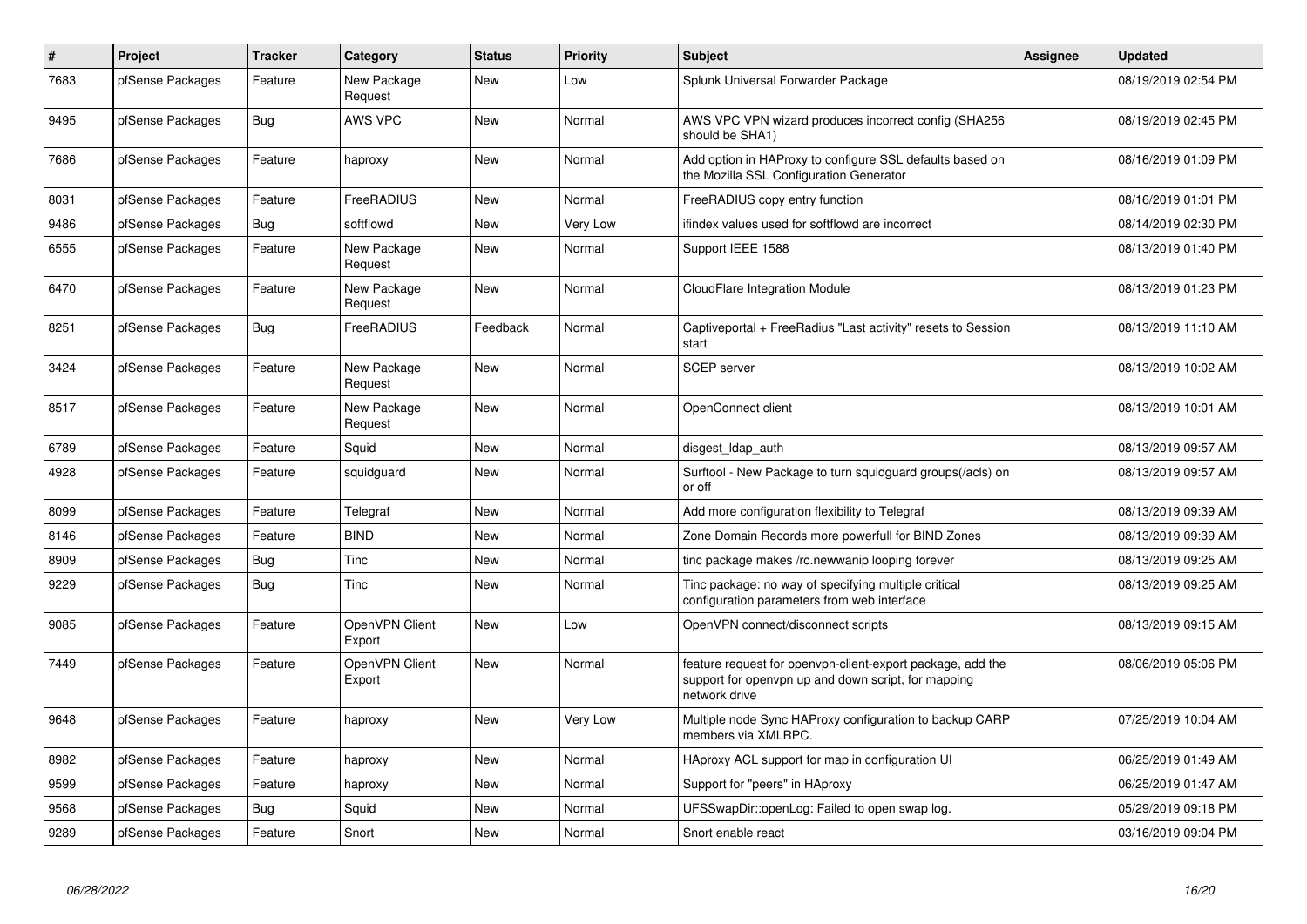| $\pmb{\#}$ | Project          | <b>Tracker</b> | Category    | <b>Status</b> | Priority | <b>Subject</b>                                                                | Assignee   | <b>Updated</b>      |
|------------|------------------|----------------|-------------|---------------|----------|-------------------------------------------------------------------------------|------------|---------------------|
| 9348       | pfSense Packages | <b>Bug</b>     | <b>ACME</b> | New           | Normal   | Results of Acme certificate issuance/renewal are not<br>properly formatted    |            | 02/22/2019 12:08 PM |
| 5646       | pfSense Packages | Feature        | Squid       | New           | Normal   | Squid3 package Authentication Method: Kerberos/AD                             |            | 02/18/2019 05:34 PM |
| 6784       | pfSense Packages | <b>Bug</b>     | haproxy     | New           | Normal   | HAProxy version .48 will not use URL Table Alias for front<br>end listener    |            | 02/18/2019 05:32 PM |
| 6861       | pfSense Packages | Bug            | haproxy     | <b>New</b>    | Normal   | Ha-Proxy duplicated backend used in place of original<br>backend              |            | 02/18/2019 05:30 PM |
| 7535       | pfSense Packages | Feature        | Snort       | New           | Normal   | Snort messages filling System / General. Should have its<br>own log.          |            | 02/18/2019 05:29 PM |
| 8197       | pfSense Packages | <b>Bug</b>     | <b>BIND</b> | New           | Normal   | BIND UI fails to properly update zone with inline DNSSEC<br>signing enabled   |            | 02/18/2019 05:23 PM |
| 8230       | pfSense Packages | Feature        | Telegraf    | <b>New</b>    | Normal   | telegraf automatic input plugins configuration for enabled<br>pfsense package |            | 02/18/2019 05:23 PM |
| 8513       | pfSense Packages | Bug            | FreeRADIUS  | <b>New</b>    | High     | Freeradius 3.x Idap problem                                                   |            | 02/18/2019 05:22 PM |
| 8589       | pfSense Packages | <b>Bug</b>     | FreeRADIUS  | <b>New</b>    | Normal   | FreeRadius 0.15.5_2 ignoring tunnelled-reply=no                               |            | 02/18/2019 03:40 PM |
| 9046       | pfSense Packages | Feature        | Telegraf    | <b>New</b>    | High     | telegraf feature request                                                      |            | 02/18/2019 03:38 PM |
| 9138       | pfSense Packages | <b>Bug</b>     | Telegraf    | New           | Normal   | telegraf: add section for custom config lines                                 |            | 02/18/2019 03:36 PM |
| 9337       | pfSense Packages | Bug            | Telegraf    | New           | Normal   | Telegraf ping input fails                                                     |            | 02/18/2019 10:40 AM |
| 9335       | pfSense Packages | <b>Bug</b>     | haproxy     | Feedback      | Normal   | Stored XSS in HAProxy / haproxy_listeners_edit.php                            | Jim Pingle | 02/18/2019 09:35 AM |
| 9299       | pfSense Packages | Feature        | <b>ACME</b> | New           | Normal   | ACME package : Automate add/remove firewall rule for port<br>forwarding       |            | 01/30/2019 10:09 PM |
| 8232       | pfSense Packages | Feature        | haproxy     | New           | Normal   | different ssl options based on the sni name                                   |            | 01/30/2019 10:36 AM |
| 9261       | pfSense Packages | <b>Bug</b>     | haproxy     | New           | Normal   | haproxy GUI failure                                                           |            | 01/08/2019 12:41 PM |
| 9247       | pfSense Packages | Bug            | haproxy     | <b>New</b>    | Low      | HAProxy multiple server selection on stats pages doesn't<br>work              |            | 01/02/2019 04:44 PM |
| 9079       | pfSense Packages | <b>Bug</b>     | ntop        | New           | Normal   | High CPU usage of ntopng even during IDLE and no<br>network traffic           |            | 12/16/2018 02:40 PM |
| 9141       | pfSense Packages | Feature        | <b>FRR</b>  | New           | Very Low | FRR xmlrpc                                                                    | Jim Pingle | 11/26/2018 07:49 AM |
| 9143       | pfSense Packages | <b>Bug</b>     | ntop        | New           | Normal   | ntopng not displaying values in historical correctly                          |            | 11/22/2018 07:24 AM |
| 9077       | pfSense Packages | Feature        | haproxy     | New           | Normal   | haproxy UI: Add seperator lines                                               |            | 10/29/2018 06:06 AM |
| 8869       | pfSense Packages | Feature        | haproxy     | New           | Normal   | HAproxy should use RFC 7919 DH parameter files                                |            | 10/17/2018 10:46 AM |
| 8769       | pfSense Packages | Feature        | FreeRADIUS  | New           | Normal   | Allow FreeRADIUS users to change their own Passwords<br>and Pins              |            | 10/11/2018 11:34 AM |
| 9025       | pfSense Packages | Bug            | squidguard  | New           | Normal   | SquidGard + Target categories                                                 |            | 10/08/2018 01:00 AM |
| 8902       | pfSense Packages | <b>Bug</b>     | haproxy     | New           | Normal   | HAproxy package not use custom DNS for lookup on apply<br>new config          |            | 09/16/2018 08:16 AM |
| 8836       | pfSense Packages | Feature        | FreeRADIUS  | New           | Normal   | Define Idap group vlan assignment in users file                               |            | 08/26/2018 07:53 AM |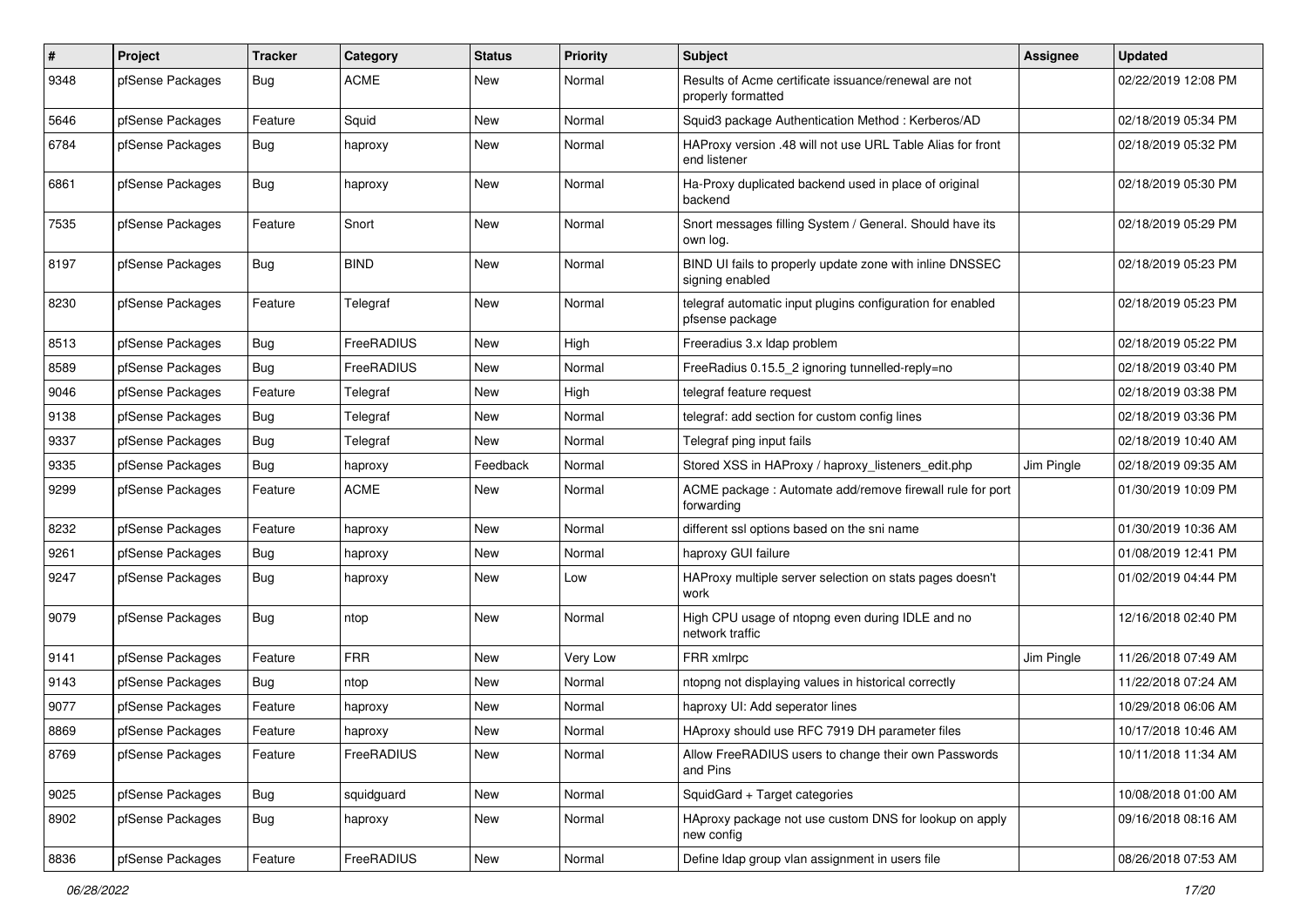| $\pmb{\#}$ | Project          | <b>Tracker</b> | Category                     | <b>Status</b> | <b>Priority</b> | <b>Subject</b>                                                                                                                             | <b>Assignee</b>      | <b>Updated</b>      |
|------------|------------------|----------------|------------------------------|---------------|-----------------|--------------------------------------------------------------------------------------------------------------------------------------------|----------------------|---------------------|
| 8752       | pfSense Packages | Bug            | squidguard                   | New           | Normal          | For SquidGuard in "Common ACL" menu "Target Rules<br>List" "access" option always stays with default value '---' for<br>my Target category |                      | 08/06/2018 05:53 AM |
| 8705       | pfSense Packages | <b>Bug</b>     | syslog-ng                    | <b>New</b>    | Normal          | Syslog-NG error in latest snapshot                                                                                                         |                      | 07/27/2018 10:17 AM |
| 6988       | pfSense Packages | Bug            | Snort                        | <b>New</b>    | High            | SNORT Package PHP memory error                                                                                                             |                      | 06/28/2018 10:00 PM |
| 8560       | pfSense Packages | Bug            | <b>ACME</b>                  | New           | Normal          | ACME: can't update DNS records in DNSMadeEasy registar<br>for several domains with different API keys/ids                                  |                      | 06/08/2018 01:28 PM |
| 8438       | pfSense Packages | Bug            | haproxy                      | <b>New</b>    | High            | haproxy: can't use ACL for cert with http-response actions                                                                                 |                      | 05/24/2018 01:12 PM |
| 8224       | pfSense Packages | Feature        | FreeRADIUS                   | <b>New</b>    | Normal          | Add "OU" field to FreeRADIUS page                                                                                                          |                      | 02/21/2018 12:53 AM |
| 8295       | pfSense Packages | <b>Bug</b>     | syslog-ng                    | <b>New</b>    | Normal          | syslog-ng logrotates tls files                                                                                                             |                      | 02/14/2018 06:12 AM |
| 8229       | pfSense Packages | <b>Bug</b>     | syslog-ng                    | <b>New</b>    | Normal          | syslog-ng stops parsing logs after logrotate run                                                                                           |                      | 01/26/2018 12:00 PM |
| 8180       | pfSense Packages | <b>Bug</b>     | syslog-ng                    | <b>New</b>    | Normal          | syslog-ng default log file                                                                                                                 |                      | 01/16/2018 12:53 PM |
| 7462       | pfSense Packages | <b>Bug</b>     | haproxy                      | <b>New</b>    | Normal          | HAproxy not rebinding properly after WAN DHCP IP change                                                                                    |                      | 01/11/2018 09:15 AM |
| 8213       | pfSense Packages | <b>Bug</b>     | haproxy                      | <b>New</b>    | Normal          | acl src file not populated from alias                                                                                                      |                      | 12/21/2017 02:02 PM |
| 8199       | pfSense Packages | Feature        | <b>BIND</b>                  | <b>New</b>    | Normal          | Support reordering and/or sort alphabetically across BIND<br>package                                                                       |                      | 12/12/2017 02:05 AM |
| 8161       | pfSense Packages | Feature        | FreeRADIUS                   | <b>New</b>    | Very Low        | Add virtual server support to FreeRadius                                                                                                   |                      | 12/05/2017 01:57 PM |
| 8148       | pfSense Packages | Feature        | OpenVPN Client<br>Export     | <b>New</b>    | Very Low        | OpenVPN - Output Windows Client .MSI Installer for GPO<br>deployment                                                                       |                      | 11/30/2017 01:24 PM |
| 8121       | pfSense Packages | Feature        | haproxy                      | <b>New</b>    | Normal          | haproxy, allow to generate backends even they don't seem<br>to be used                                                                     |                      | 11/23/2017 04:04 AM |
| 6752       | pfSense Packages | Todo           | <b>Status Traffic Totals</b> | <b>New</b>    | Low             | Traffic Totals Data Summary Graph                                                                                                          | <b>Jared Dillard</b> | 11/08/2017 08:58 AM |
| 7411       | pfSense Packages | Todo           | ladvd                        | New           | Low             | LADVD Devices not wide enough                                                                                                              |                      | 10/22/2017 05:04 AM |
| 7954       | pfSense Packages | Bug            | Squid                        | Confirmed     | Normal          | Package upgrade/reinstall gets stuck on deinstall if the<br>package-provided service is not running                                        |                      | 10/18/2017 12:04 PM |
| 7691       | pfSense Packages | Feature        | Squid                        | <b>New</b>    | Normal          | Allow for custom icap services for squid                                                                                                   |                      | 08/24/2017 03:16 AM |
| 7608       | pfSense Packages | Feature        | FreeRADIUS                   | New           | Very Low        | Captive Portal amount of traffic Account + Free<br>Radius+Mysql                                                                            |                      | 05/28/2017 09:08 AM |
| 7453       | pfSense Packages | <b>Bug</b>     | <b>ACME</b>                  | <b>New</b>    | Normal          | DNS-ovh need to save or display consumer key                                                                                               |                      | 04/06/2017 10:54 AM |
| 7403       | pfSense Packages | Bug            | FreeRADIUS                   | <b>New</b>    | Normal          | Captive Portal + freeradius2 + MySQL problems with<br>German Umlaut                                                                        |                      | 03/17/2017 09:12 AM |
| 7388       | pfSense Packages | Bug            | Suricata                     | New           | High            | Suricata does not property recognize MTU for PPPOE<br>interfaces                                                                           |                      | 03/15/2017 05:17 AM |
| 7367       | pfSense Packages | Feature        | Squid                        | New           | Normal          | Wizard for Squid                                                                                                                           |                      | 03/14/2017 01:59 PM |
| 7000       | pfSense Packages | Feature        | ntop                         | New           | Normal          | ntopng historical data needs to be reworked                                                                                                |                      | 01/14/2017 09:20 AM |
| 6083       | pfSense Packages | <b>Bug</b>     | Squid                        | New           | Normal          | Suqid Realtime Monitor / Squid Cache Table not diplaying<br>correctly                                                                      |                      | 12/06/2016 07:25 AM |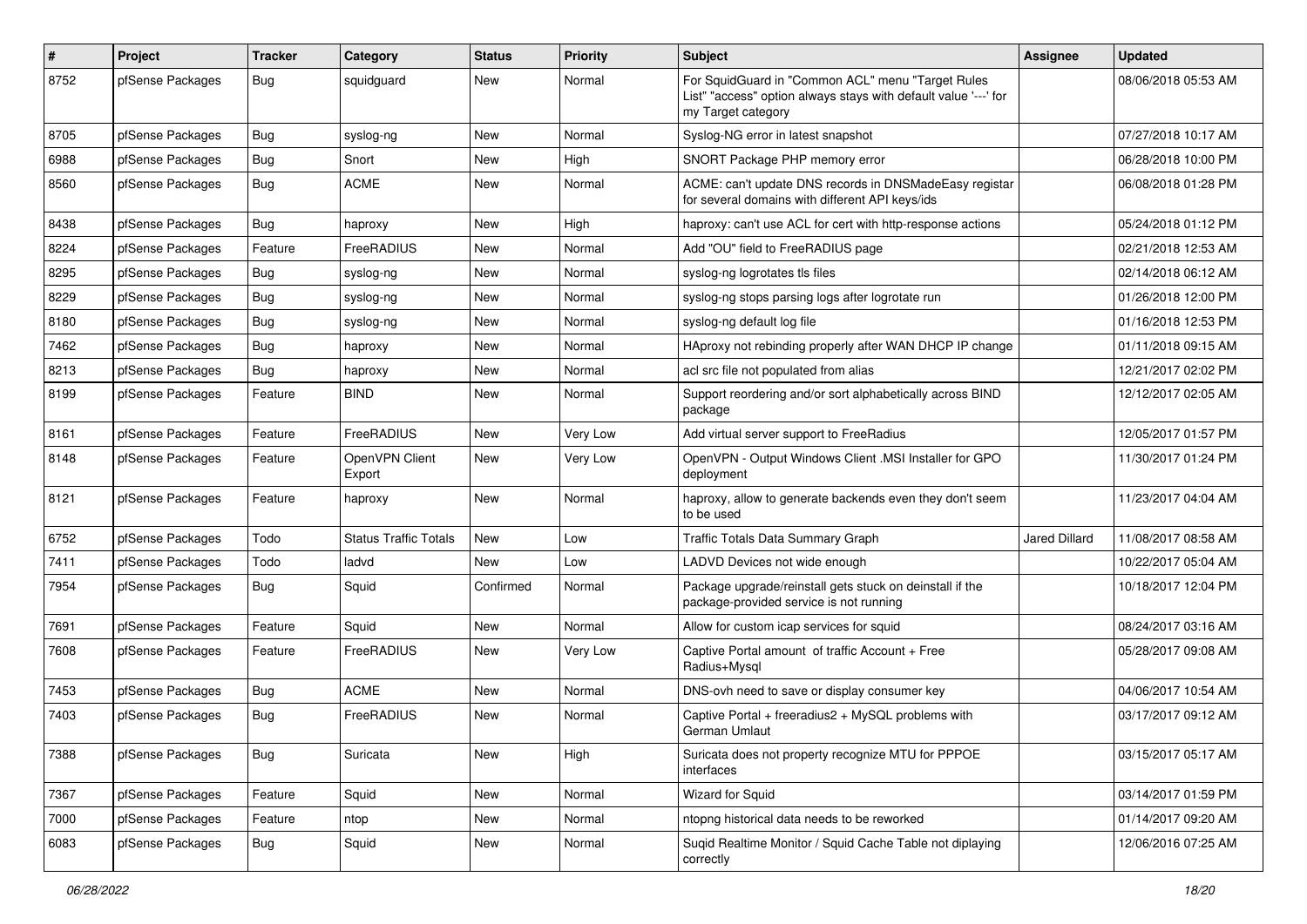| #     | Project          | <b>Tracker</b>     | Category                   | <b>Status</b>                 | Priority | Subject                                                                                          | <b>Assignee</b>       | <b>Updated</b>      |
|-------|------------------|--------------------|----------------------------|-------------------------------|----------|--------------------------------------------------------------------------------------------------|-----------------------|---------------------|
| 3962  | pfSense Packages | <b>Bug</b>         | ladvd                      | Confirmed                     | Normal   | LADVD interface handling issues with lagg and bridge                                             |                       | 12/05/2016 01:59 PM |
| 6521  | pfSense Packages | <b>Bug</b>         | squidguard                 | New                           | Normal   | pfsense 2.3.1 squidguard -> Groups ACL -> Target Rules<br>List missing                           |                       | 06/25/2016 10:49 PM |
| 6471  | pfSense Packages | <b>Bug</b>         | squidguard                 | <b>New</b>                    | Normal   | pfsense 2.3.1 squidguard -> common ACL -> Target Rules<br>List missing                           |                       | 06/08/2016 06:22 PM |
| 6023  | pfSense Packages | Bug                | Suricata                   | <b>New</b>                    | Low      | Traffic Shaper (pfsense 2.3) Suricata V3.0 Inline Mode<br>Operation                              | Luiz Souza            | 04/15/2016 05:59 AM |
| 5751  | pfSense Packages | <b>Bug</b>         | squidguard                 | <b>New</b>                    | Normal   | SquidGuard target categories not saved when long "Domain<br>List" is provided                    |                       | 01/10/2016 08:55 AM |
| 5174  | pfSense Packages | Feature            | <b>NRPE</b>                | <b>New</b>                    | Normal   | nrpe: check sensors doesnt work, missing Imsensors                                               |                       | 11/15/2015 12:49 AM |
| 4506  | pfSense Packages | Feature            | FreeRADIUS                 | <b>New</b>                    | Normal   | FreeRADIUS groups/hunt groups                                                                    |                       | 03/10/2015 08:51 PM |
| 12770 | pfSense Docs     | Todo               | <b>Firewall Rules</b>      | <b>Pull Request</b><br>Review | Normal   | Feedback on Firewall - Configuring firewall rules                                                |                       | 06/27/2022 07:42 AM |
| 13270 | pfSense Docs     | <b>New Content</b> | OpenVPN                    | <b>Pull Request</b><br>Review | Normal   | OpenVPN client gateway is incorrect when the server does<br>not push routes                      | Marcos<br>Mendoza     | 06/26/2022 12:54 PM |
| 13291 | pfSense Docs     | Todo               | Configuration              | <b>New</b>                    | Low      | Notification documentation                                                                       |                       | 06/21/2022 10:22 AM |
| 13211 | pfSense Docs     | New Content        | OpenVPN                    | Feedback                      | Normal   | OpenVPN DCO Documentation                                                                        | Jim Pingle            | 06/15/2022 10:42 AM |
| 13236 | pfSense Docs     | Todo               | Products                   | New                           | Normal   | Document link speed limitations with igc and ix on<br>6100/4100                                  |                       | 05/31/2022 05:53 PM |
| 12756 | pfSense Docs     | Todo               | WireGuard                  | <b>New</b>                    | Normal   | Feedback on pfSense Configuration Recipes - WireGuard<br>Remote Access VPN Configuration Example | Christian<br>McDonald | 05/31/2022 11:42 AM |
| 13205 | pfSense Docs     | <b>New Content</b> | Backup / Restore           | Feedback                      | Normal   | <b>ZFS Boot Environment documentation</b>                                                        | Christian<br>McDonald | 05/31/2022 10:55 AM |
| 13229 | pfSense Docs     | Todo               | Captive Portal             | Feedback                      | Normal   | Update documentation for IPFW to PF transition for Limiters<br>and Captive Portal                | Jim Pingle            | 05/27/2022 03:04 PM |
| 13223 | pfSense Docs     | New Content        | Routing / Gateways         | Feedback                      | Normal   | Document new gateway state killing behavior                                                      | Jim Pingle            | 05/27/2022 01:59 PM |
| 12597 | pfSense Docs     | New Content        | Hardware                   | <b>New</b>                    | Normal   | How to reset IPMI settings and password for Netgate<br>appliances                                |                       | 05/07/2022 12:33 PM |
| 13108 | pfSense Docs     | Todo               | Installation /<br>Upgrades | New                           | Normal   | ZFS filesystem implications                                                                      | Jim Pingle            | 04/27/2022 03:18 PM |
| 13020 | pfSense Docs     | Todo               | <b>Firewall Rules</b>      | New                           | Normal   | easyrule command documentation should document<br>permissible wildcards                          | Jim Pingle            | 04/04/2022 08:01 AM |
| 13016 | pfSense Docs     | <b>New Content</b> | Virtualization             | New                           | Normal   | Workaround for bandwith issues since 2.6 when installed in<br>Hyper-V                            |                       | 04/01/2022 01:06 PM |
| 12980 | pfSense Docs     | Todo               | OpenVPN                    | Feedback                      | Normal   | Add warnings against OpenVPN Shared Key mode                                                     | Jim Pingle            | 03/24/2022 02:11 PM |
| 12978 | pfSense Docs     | Correction         | Monitoring                 | New                           | Normal   | Correction to iftop section of Monitoring Bandwidth Usage                                        | Jim Pingle            | 03/23/2022 11:18 AM |
| 12400 | pfSense Docs     | Correction         | <b>NAT</b>                 | New                           | Normal   | NAT 1:1 documentation - multi-wan information                                                    |                       | 03/13/2022 12:53 PM |
| 12883 | pfSense Docs     | Todo               | <b>DNS</b>                 | New                           | Normal   | Feedback on Services - DNS Resolver - Host Overrides                                             |                       | 02/28/2022 07:54 PM |